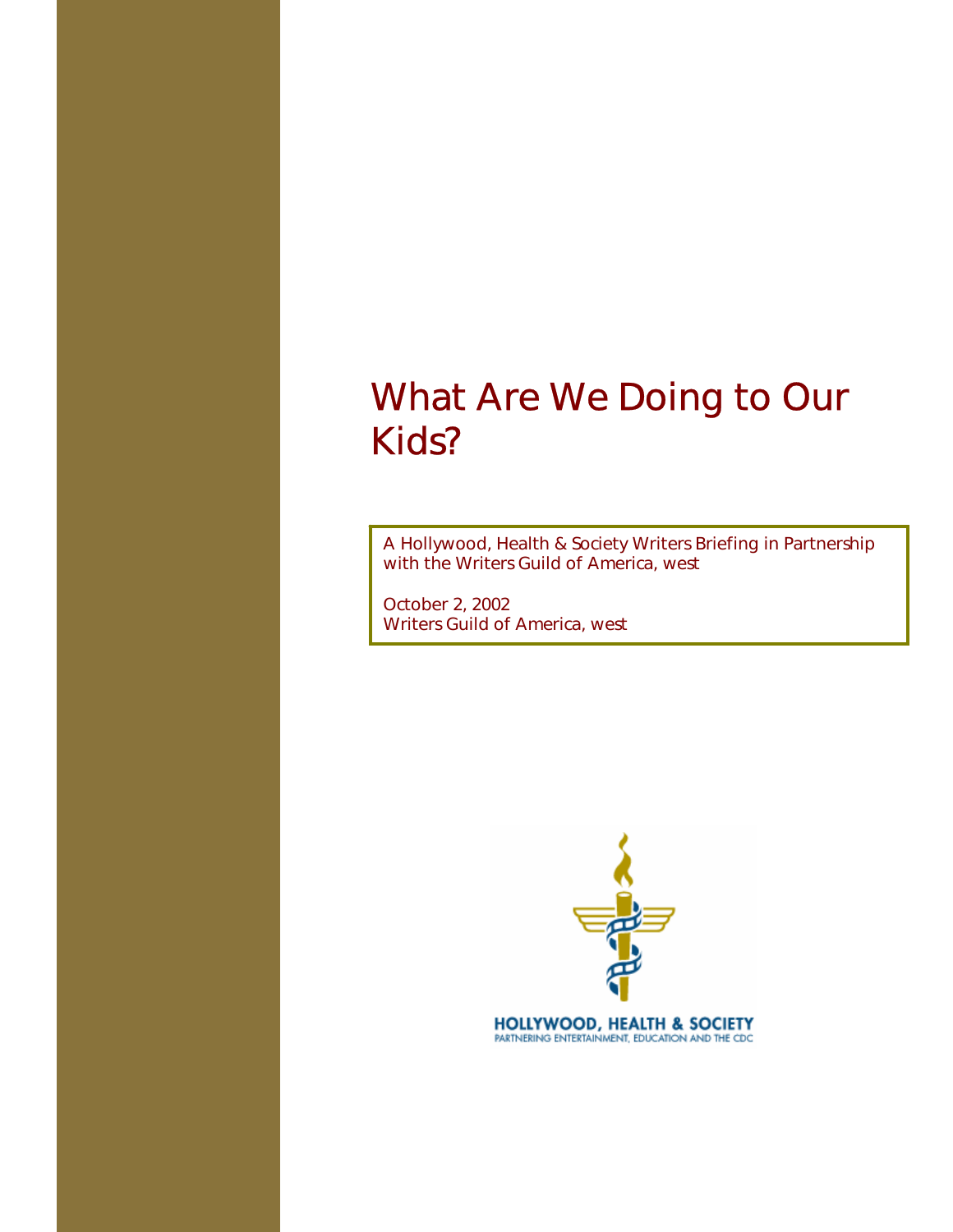This writers briefing, convened by the USC Annenberg Norman Lear Center's Hollywood, Health & Society project and the Writers Guild of America, west, brought together writers and producers of successful television shows and films, an expert on the effect of media on kids and a trend forecaster to explore the interaction between kids and the entertainment they consume—how does it change them, how do they change it, and what are the consequences?

# Hollywood, Health & Society

Hollywood, Health & Society is a program at the Norman Lear Center that provides entertainment industry professionals with accurate and timely information for health storylines. Funded by the Centers for Disease Control and Prevention (CDC), the project recognizes the profound impact that entertainment media have on individual behavior. The Lear Center helps the CDC supply writers and producers of all types of entertainment content with accurate health information through individual briefings, special seminars and expert consultation. Visit the Web site at www.entertainment.usc/hhs.

# The Writers Guild of America, west

The WGAw, led by Victoria Riskin, represents writers in the motion picture, broadcast, cable and new technologies industries. The Writers Guild of America is the sole collective bargaining representative for writers in the motion picture, broadcast, cable, interactive and new media industries. It has numerous affiliation agreements with other U.S. and international writing organizations and is in the forefront of the debates concerning economic and creative rights for writers. Visit the Web site at www.wga.org.

## The Norman Lear Center

The Norman Lear Center is a multidisciplinary research center that explores the implications of the convergence of entertainment, commerce and society. From its base in the USC Annenberg School for Communication, the Lear Center builds bridges between faculty who study aspects of entertainment, media and culture. Beyond campus, it bridges the gap between the entertainment industry and academia, and between them and the public. Through scholarship and research; fellows, conferences, events and publications; and in its attempts to illuminate and repair the world, the Lear Center works to be at the forefront of discussion and practice in the field. For more information, please visit www.learcenter.org.



**The Writers Guild** of America, west

USC ANNENBERG The Norman Lear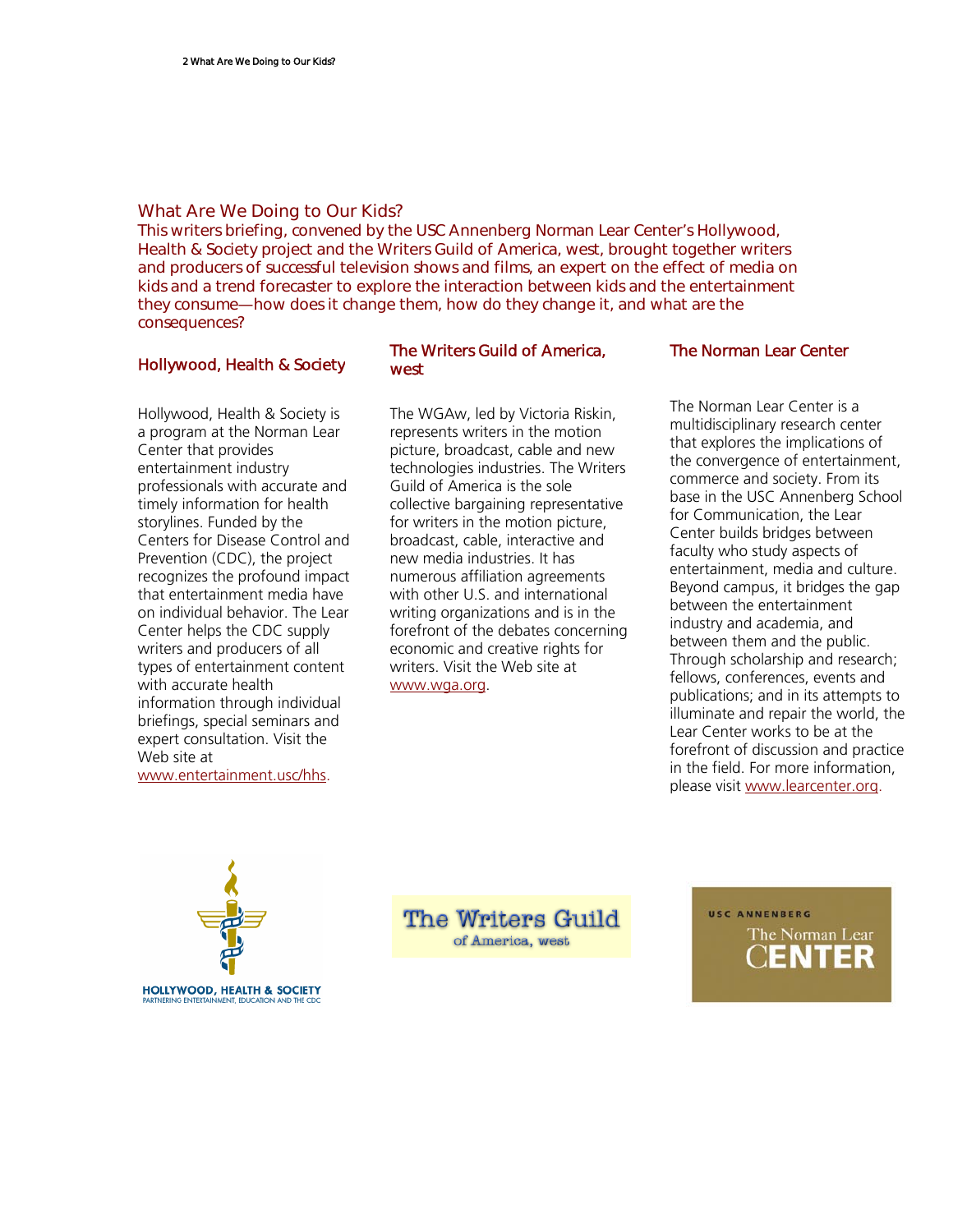### **Participants**

Michael Borkow, writer/coexecutive producer, Malcolm in the Middle

Rebecca Collins, senior behavioral research scientist, RAND

Al Jean, executive producer, The Simpsons

Marty Kaplan, director, The Norman Lear Center

Sharon Lee, co-founder/copresident, Look-Look

Michael Perry, executive producer, The Guardian

Victoria Riskin, president, Writers Guild of America, west

Douglas Steinberg, consulting producer, Boston Public

Lizzy Weiss, co-writer, Blue Crush

Victoria Riskin: This evening is a cooperative effort between the Writers Guild and a project called Hollywood, Health & Society, which is a joint venture by the Centers for Disease Control and the Norman Lear Center at the USC Annenberg School for Communication. Hollywood, Health & Society has become a significant resource for writers and producers who need accurate information about everything in health—from bioterrorism, to drug addiction, AIDS, violence against women and the epidemic we're facing in the United States of obesity and diabetes. If you go to their Web site, they have dozens and dozens of tip sheets for writers. They've been spending a great deal of time with various shows around town and they have had significant success making sure that writers and producers have access to experts and that the information that they convey is accurate. It's up to the storytellers to pick what stories they want to tell, but if they're going to tell stories, it's helpful if the information embedded in the story is accurate. They are available for all of you to answer any critical questions that you might have. What you do with that information is your domain.

> I want to say thank-you to the people who helped put this together. Vicki Beck, who is with Hollywood, Health & Society, and my own assistant Jennifer Burt, without whom I couldn't survive. She's been wonderful. Marty Kaplan is the head of the Norman Lear Center, and has been doing some wonderful other projects with the Writers Guild, but this is one that we're particularly proud of. I think you have some people you want to recognize as well Marty.

Martin Kaplan: Yes, thank you. I just also want to thank Kira Poplowski who, with Jennifer, has put on this event. I also thank all of you for being here, and Vicki Riskin for co-chairing the board of this project. I'll also make a shameless pitch for you to complete the red sheet in your folders, which is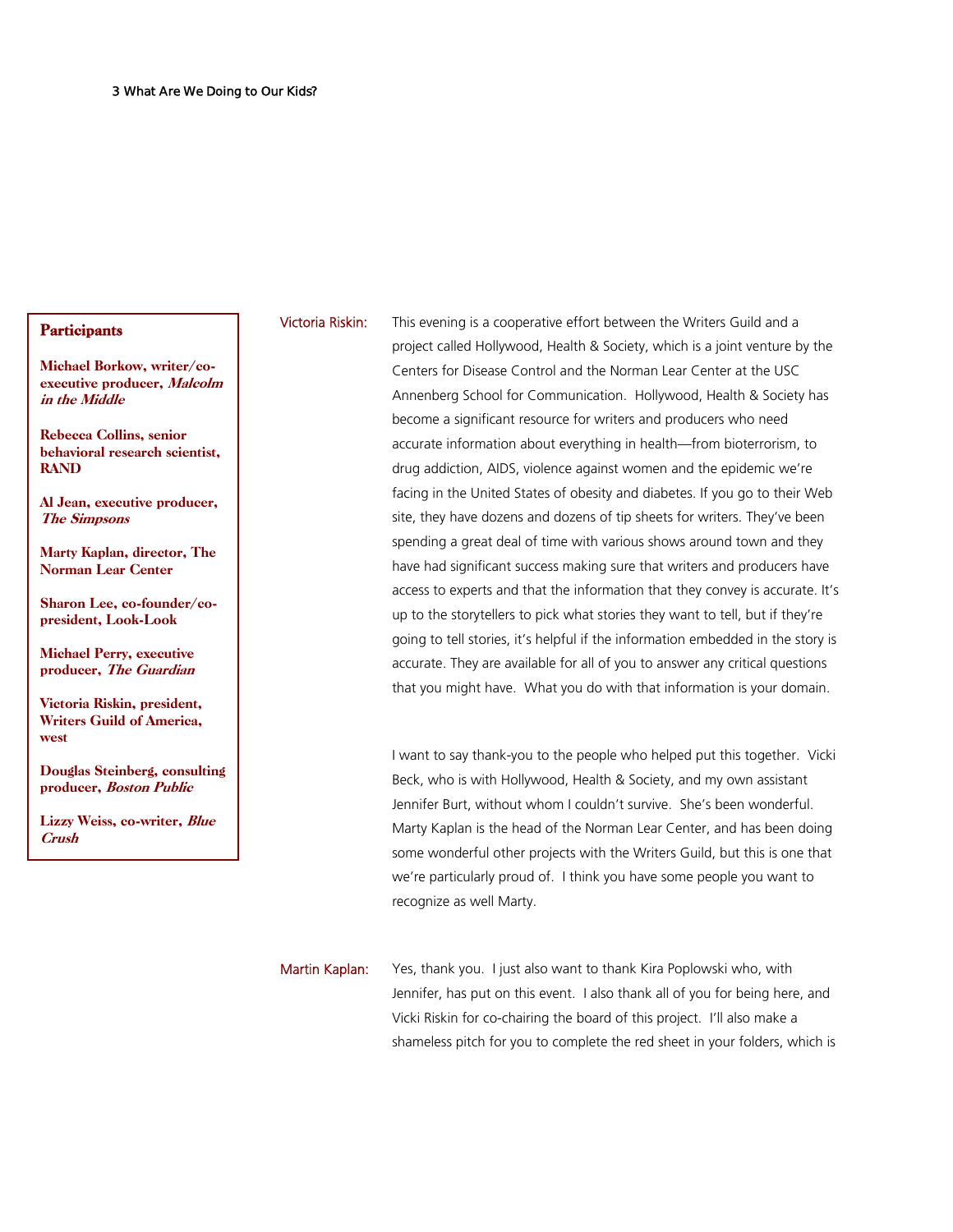an evaluation of this program. At the end of the program, if you could take a minute and fill it out. It helps us plan future programs. If you fill it out now, before the program, please give us excellent marks.

**Riskin:** I think there's no question that media have a very significant impact on all of us, but also on kids. What kind of messages are we sending out, and what is our responsibility as storytellers? Do we have any responsibility at all? This is something we can discuss tonight.

> I know as a teenager I had role models that I saw on television. I was talking to some of the writers tonight about how I learned about what families were supposed to be like—from Leave It to Beaver and Father Knows Best. I felt incredibly defective because my family didn't look anything like that and never would. I think we've come a long way from those days, and the kinds of shows that some of the folks are doing on this panel are much more realistic, much more cutting edge, and present a perhaps fairer portrait of life.

> At the same time, we're also conveying messages to young girls. I'm particularly sensitive to this and maybe the other women in the room are. It's important to be incredibly thin, and we've seen an epidemic of anorexia. How is media contributing to that? We also see how certain companies can push fast food products on kids, or these high-sugar content drinks that we all thought were benign when we were young. And now we are seeing yet another epidemic, of obesity and diabetes, in the society.

Are we dream makers? Are we cool makers? Do we have responsibilities? What are the boundaries? Are there boundaries? Should there be boundaries in terms of the kinds of stories we try to tell? That's for us to discuss tonight.

 We have a wonderful panel. I would like to start with introducing Al Jean, who I've known for awhile. He is the writer and executive producer of *The Simpsons*, which I happen to love. It's a fantastic show. He's here tonight even though it's his wife's birthday—so he's willing to sacrifice for the Guild. Michael Borkow is writer and co-executive producer of Malcolm in the Middle. It's wonderful to have you here. We also have Lizzy Weiss whose picture was a big summer smash called *Blue Crush*. She also did another movie called *Crazy/Beautiful* that I hope she'll talk about tonight. Michael Perry is writer and co-executive producer of The Guardian. This is a show that I never miss. It's a wonderful show. Doug Steinberg is the consulting producer for Boston Public. Thank you for coming. Then we have Rebecca Collins who is a senior behavioral research scientist at the Rand Corporation. She spends time studying the impact of media on kids, so we'll hear from her about what we're actually doing and whether it's good or bad. And finally, at the end, we have Sharon Lee who is the copresident and co-founder of Look-Look Agency. She does market studies and works with young people to find out what's cool and how to reach them on behalf of her clients. We'll talk about that, too.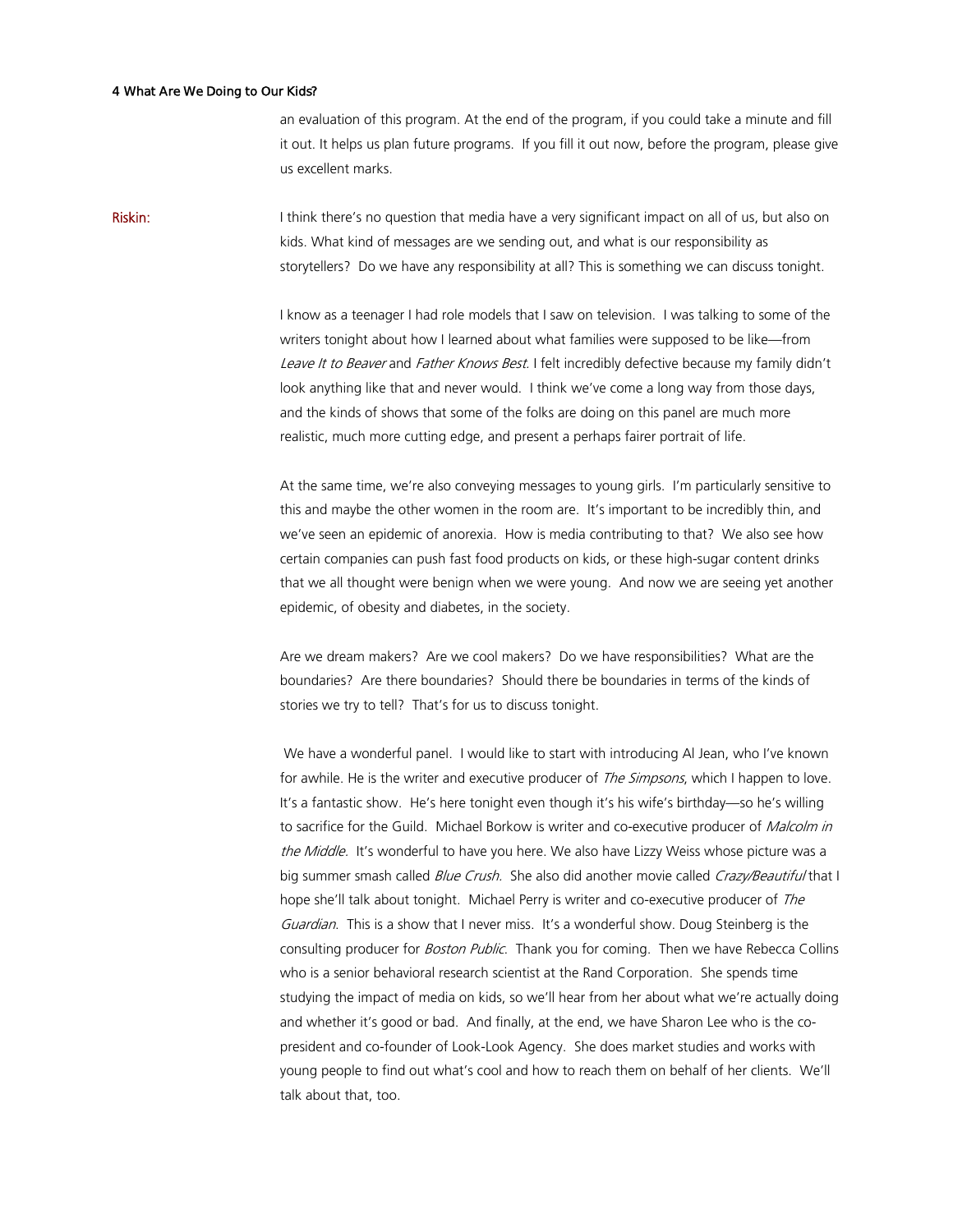Why don't we start off tonight with Rebecca Collins, our expert on what we're doing to our kids. Can you tell us a little bit about what your research findings are? Are we corrupting the minds of young people? Are we influencing them in positive directions? What can you tell us?

Rebecca Collins: The answer is yes. First, I should say, this is the beginning of research. There are other topics that people have studied for a long time in regard to whether violence on television has an affect on kids. With sex, we know a lot less, so everything I'm telling you is pretty preliminary, but there are a lot of studies going on around the country right now on the topic of youth sexuality and I'm just one of the group of researchers looking at it.

> Like I said, the answer to the question is yes. You're influencing kids, and from what we can tell, you're influencing them in both positive and negative ways. The study that I'm doing, as Vicki said, is looking particularly at sexual behavior of teens across the U.S. That's an easy topic to study because kids are all over the map concerning sex and are easily influenced by almost anything that's in their environment. But they're especially influenced by their parents, by their peers and by you guys who create these pseudo-parents and pseudo-peers for them. So what we're finding is, generally, if you look at kids, the ones who are watching more TV are having more sex. But, if you look at the kids who are watching more TV that doesn't have sex in it, they're having less sex. So the parents' idea of putting kids in front of the TV set as a babysitter is that at least they won't be out having sex, and getting into trouble and doing drugs. And they may be right—unless the kids are sitting in front of the TV set watching people having sex. Then they're at risk.

**Riskin:** I'm not sure what to glean from that.

Collins: It depends on the content. It's not just "TV is bad," which I think is sometimes the rap you guys get. That's wrong. TV can be good or bad, depending on what you put on the programs. The other thing that we're finding is that even kids who are seeing sex on TV, provided they're seeing sex portrayed in a realistic way—that is, showing the realistic consequences of sex where characters may either get pregnant, or at least say, "Gee, should we use a condom?"—those kids seem to be less likely to have sex. The kids who see realistic shows seem to be less likely to have sex. When you include positive elements, you're having a different impact than if you just show characters having sex and not showing what happens afterwards. I think a good example of this is the Friends episode last year, which is something that I'm looking at, where Rachel told Ross that she's pregnant. She tells him this, and he's completely flabbergasted and he says, "But we used a condom." And she says, "Condoms are only 97% effective." He doesn't believe her. He pulls out the box. Then he goes and tells Joey. Show kids stuff like that, people who I like and admire like the characters on Friends, instead of having the message that people just have sex a lot. Kids will also get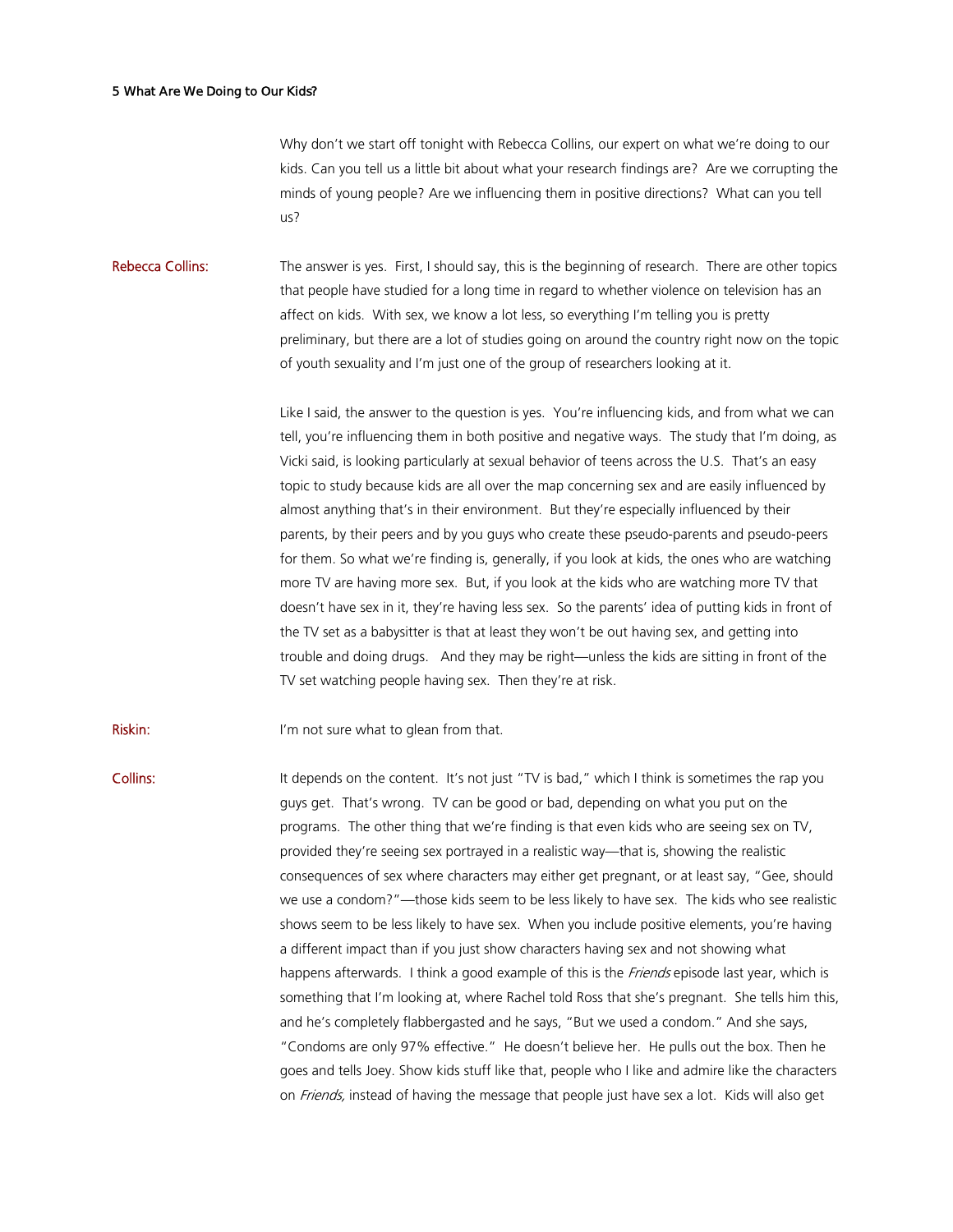the message that even if they use a condom, sex can actually result in something I'm not really interested in at this stage of my life, which is pregnancy, for example.

Riskin: I think writers are always afraid of advocacy groups that come before them with statistics, and as writers, we may think "That's not what I'm really looking for—I'm looking for a good story." But this is a perfect example of how you can get a statistic in a very effective way into a show. That may not have been the advocacy group's intention, but that was the result.

> I thought it might be interesting for all of us to take a moment and look at some clips that we pulled from a piece called "The Merchants of Cool." It's a Frontline piece that talks about cool hunting and the drives that major corporations have to try to get at teenagers, influence them, sell them goods and so on.

# [CLIP PLAYS]

Riskin: I want to turn to Sharon Lee of Look-Look because your company does marketing research with kids. You're part of the process here. I'm going to be a little provocative with you because I think it's only fair for the audience. The professor in the clip uses the analogy of media companies trying to "colonize" teenagers, and then using their weaponry to make money off of them. That's pretty strong language. You're out there doing market research with these kids. What's your thought about that?

**Sharon Lee:** First, I want to address the complete bias of that piece.

Riskin: Fair enough.

Lee: And the language that is coming from a 45-plus white male who probably isn't really out talking to young kids on a regular basis. That language is coming from what I call an adultcentric view of the world. With that adult-centric view of the world, we can't help but accompany its adult judgment with that adult view of the world. So you're clearly not young anymore when you start saying, "Those kids. Why are they doing this?" and attach some judgment on the observation of what is happening, instead of just trying to learn and understand what it is that young people are going through—what their experience is like now, how it may be different from what it was in previous generations or how it may be the same.

> You know what? I have a totally opposite view point from the *Frontline* piece because I have 13,000 plus global youth from 14 to 30 to whom we speak practically every day. If you don't have access to young people, it's a little arrogant to start making those kinds of judgments based on your individual focus group of two people. In fact, since we do work with kids and companies both—we have a research department and we have research services—our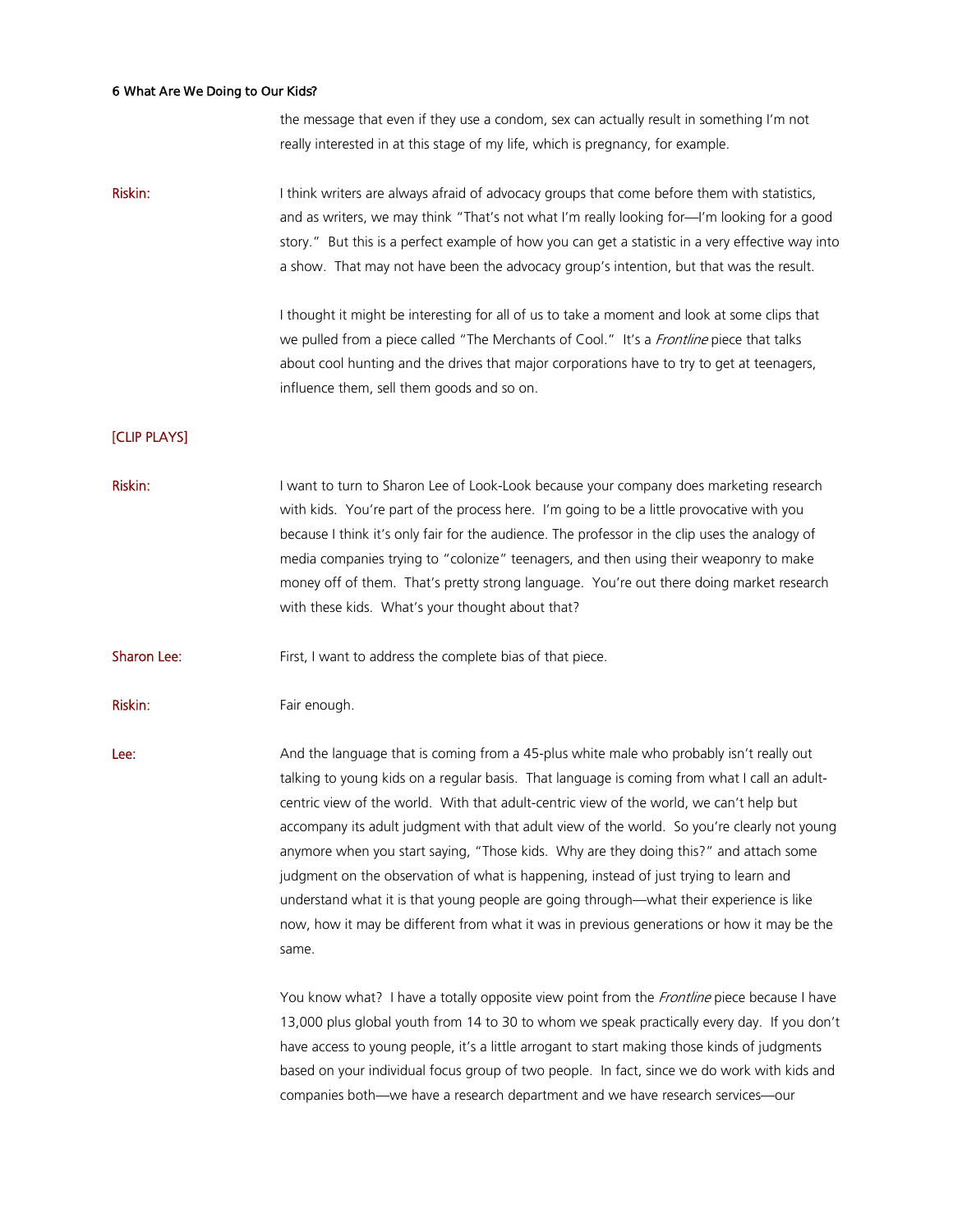judgments are the opposite. I feel like the companies are just scrambling and sweating and freaking out to try to find out what it is what these kids are going to like. The kids are in charge. And, they're fickle and they are informed and empowered and they have more information than the adults ever had at their fingertips. Kids also are doing very sophisticated word-of-mouth communication, via email and viral communication—way more sophisticated or accelerated than previous generations. So it is kind of a dance, and sometimes it feels like those big bad media corporation giants are pulling the marionette strings. Frontline really took elements of youth marketing research out of context. It is that kind of "Oh, the demise of Western civilization is happening before us" mentality. It's just way too one-sided even asking the question, "Do they have anything of their own?" My god, how arrogant is that? Of course kids do. Their experience is very different, but of course they have things of their own. We find this generation so much more connected.

To give you an example of how they can protest a giant company, when kids found out about child labor that Nike was using—it's a very popular brand—they protested in stores and sent out their own email campaigns and really affected change in that company. Some kids tried to hack into the Nike Web site to post these messages because they understand production and what happens overseas. They are informed, they're connected and they're using that power to their advantage. They're very powerful and so I find companies are more wary of saying, "You are a captive audience and I control the channels and you are a receptive audience and so I'm going to control the message." You all know what's happened to fragmented media and the decline of television viewing, and because there are so many more choices for youth now they are simply a much more sophisticated media consumer base than youth in the past. In fact, I think that in the 1970's, when there were only three major channels and you didn't have the choices and all the messages came through those big pipes, marketers had more captive influence. Kids now have so many choices, they don't even have to watch television in the way you intend them to watch.

Riskin: I suppose they spend time on the Internet as well. There are other places for them to go. So what you're saying is that these kids are more empowered than we give them credit for. They are less victims than this *Frontline* piece might suggest. I think we're all actually to some extent concerned about the degree to which media and advertising influences all of our lives, not just young people. Whether it's for the betterment of our lives or not, I think that's probably a concern. But you give a good example of how these kids could challenge Nike when they found out they were doing bad stuff.

> I want to turn to AI Jean because *The Simpsons* is a hugely popular show among teenagers and the great thing about Al Jean and his staff is that they're willing to go anywhere or do anything. There's a kind of irreverence that's particularly delightful in your work. Can you give me an example of what might be something that's so daring that it takes you to the edge, that you think that maybe this isn't appropriate? Are there boundaries for you?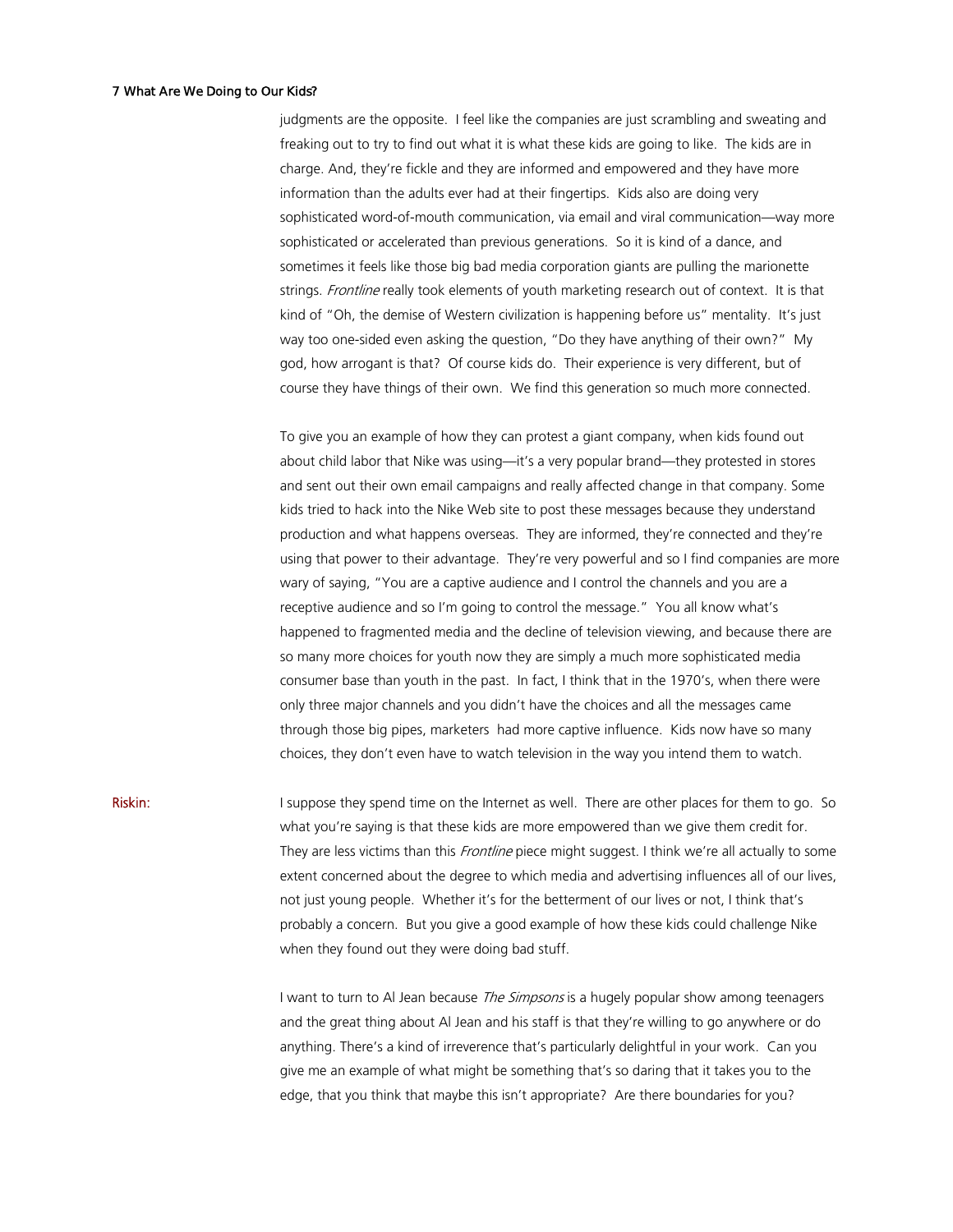| Al Jean: | I think the ironic thing is that we're always number one or two with teens and we have no<br>teenage characters on the show, really. It's either children ten or under, or adults. Or people<br>that act like children like Homer. The other thing about it is, I would say, we never try to<br>write "down" or condescend to our audience and say, "Well this is a joke that wouldn't be<br>understood by people under 20. We'll cut it." We also just write what we think is funny.<br>There are very few boundaries because it's animation. Homer regularly strangles his son,<br>choking his windpipe and forcing the air out. It would be a crime in live-action, but it's just<br>silly in a cartoon. The only real taboo that we have is that we don't want to show imitate-<br>able behavior for young children. You wouldn't show Maggie drinking drain cleaner or<br>something. |
|----------|-------------------------------------------------------------------------------------------------------------------------------------------------------------------------------------------------------------------------------------------------------------------------------------------------------------------------------------------------------------------------------------------------------------------------------------------------------------------------------------------------------------------------------------------------------------------------------------------------------------------------------------------------------------------------------------------------------------------------------------------------------------------------------------------------------------------------------------------------------------------------------------------|
| Riskin:  | So the drain cleaner is the boundary for you?                                                                                                                                                                                                                                                                                                                                                                                                                                                                                                                                                                                                                                                                                                                                                                                                                                             |
| Jean:    | That's it.                                                                                                                                                                                                                                                                                                                                                                                                                                                                                                                                                                                                                                                                                                                                                                                                                                                                                |
| Riskin:  | I'm glad to hear that. I know that the parents here are kind of goofy, right? Isn't that a<br>thing kids like-to see goofy parents?                                                                                                                                                                                                                                                                                                                                                                                                                                                                                                                                                                                                                                                                                                                                                       |
| Jean:    | There's a trend as the shows goes on—we've been on nearly 15 years—where characters<br>who started dumb get dumber. Characters who started slutty get sluttier. With Homer, I<br>think his IQ has dropped 10% every season. We're trying to restore it to what it was maybe<br>eight or nine years ago.                                                                                                                                                                                                                                                                                                                                                                                                                                                                                                                                                                                   |
| Riskin:  | Is that a reflection of the writing staff and their IQ going down?                                                                                                                                                                                                                                                                                                                                                                                                                                                                                                                                                                                                                                                                                                                                                                                                                        |
| Jean:    | I've noticed it on other shows like in Married with Children. Kelly Bundy was stupid and she<br>got so stupid by the end, she couldn't remember her name-you wondered how she could<br>get up in the morning and get dressed. I think in TV there's a time-honored trend to have the<br>father be a buffoon. You've seen it on quite a few shows. Married with Children is another<br>example where I think after women's liberation it wasn't politically correct to have a ditsy<br>female character like Gracie Allen used to play, but for a man it was okay. So it's sort of<br>been a big trend in comedy that it's all right for the man to be ditsy. Our mother—Marge—is<br>not as foolish as Homer.                                                                                                                                                                              |
| Riskin:  | No, not like Homer. I grew up on Gracie and I listened to the old radio shows. I don't know<br>if any of you listened to the old radio shows. She is just awful. She is such an idiot. It's<br>personally offensive to me because I always thought she was so wonderful. Michael, on your<br>show, do you have any standards? How do you decide what's okay?                                                                                                                                                                                                                                                                                                                                                                                                                                                                                                                              |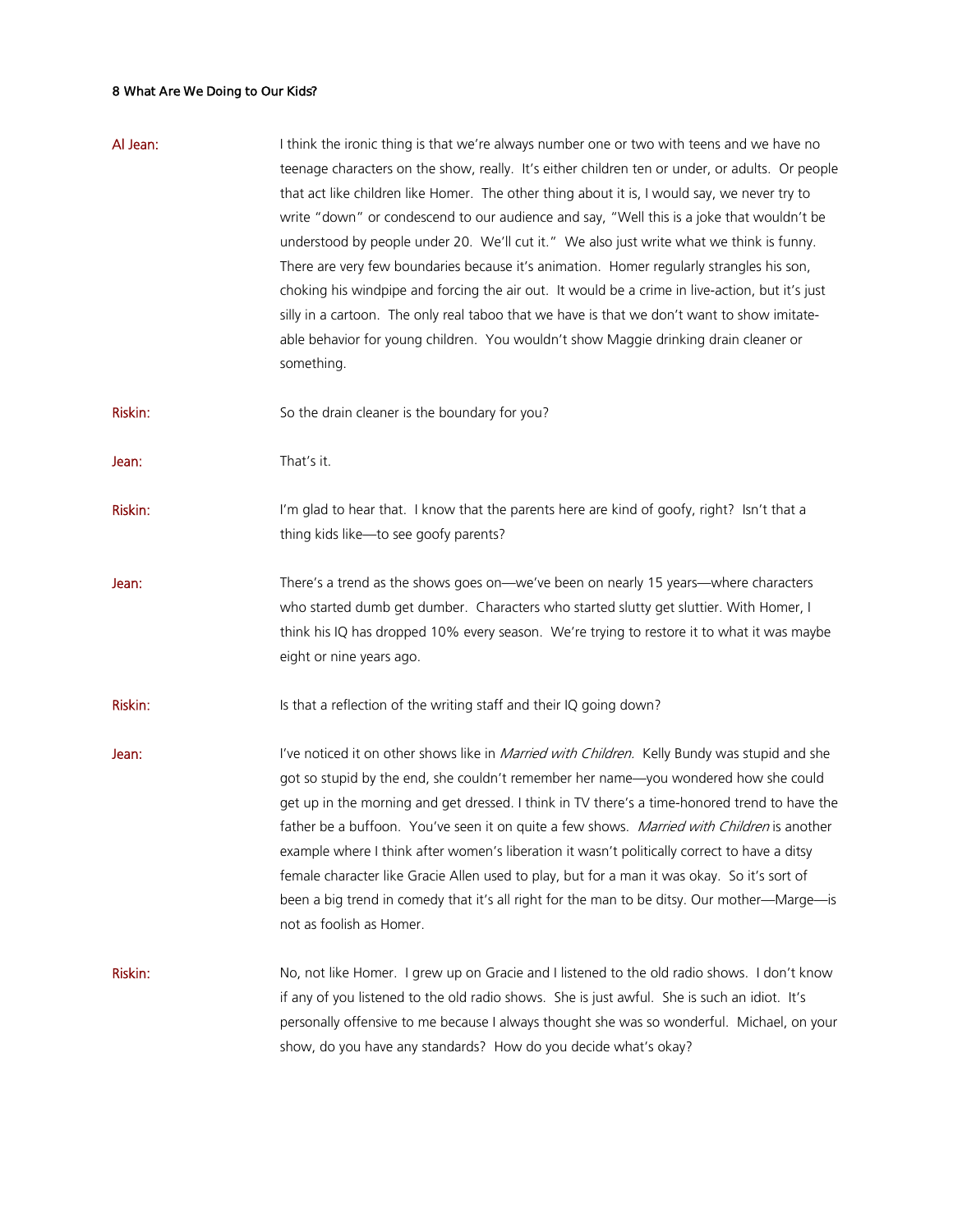- Michael Borkow: The creator of the show has an eight-year-old son who was five or six when we were starting out. He doesn't like to do anything that he would not feel comfortable watching with his son sitting next to him on the couch. I joined the show in season three and we're now starting season four, so I can't swear that in the very beginning this never happened, but we do not show any kind of criminal activity. We don't show the boys or Hal or Lois ever stealing things, for example.
- Riskin: And stealing is such a normal thing for teenagers.
- Borkow: We're going to be shooting a show next week where we deal with sex. Malcolm and Reese are both in high school now and to keep the show honest, we're having them deal with girls. We're doing an episode where Lois is leaving to stay with her sister for a little while when she's pregnant. She knows that Malcolm has a girlfriend and so she wants to have "the sex talk" with him. We never approached it from the idea of what would be a responsible message. In the shows that I've done with Friends and Roseanne, where in various episodes we've dealt with topics related to this, that's never been the approach. But likewise, the approach is also never to do something in offense or to shock. Our goal has always just been "What would be funny? What would be interesting? What would we relate to?" It's interesting that the story we ended up telling is that she traps Malcolm in the car to go on a drive with her for hours, then decides to tell him literally everything she knows about sex.
- Riskin: His mother. You never learn about sex from your mother, do you? That doesn't seem real.
- Borkow: It starts with her showing him her diaphragm.
- Riskin: That ought to turn him off of sex for a while.

Borkow: It's interesting, yet that's not the point we're going for. He's appalled, he's terrified, he reaches for the door, but she's locked him in. She ends up trying to give him literally every piece of information she's ever gained so it would be as if he experienced it himself and was 20 years down the road in terms of becoming a sexually responsible human being. After several scenes of him being horrified, him vomiting out the side of the car, he actually starts asking questions. They're talking about some of the emotional truths and realities involved in sex. I loved that story because there's something I read very recently about teenage sexuality—kids whose parents objected to them having sex had no idea their parents objected to them having sex. It was fascinating to me that there's a huge gap. We broke the taboo of parents not communicating with their kids about sex. We laugh when we talk about the idea of a mother actually discussing sex graphically with her son. But why do we laugh at that? Because it never happens.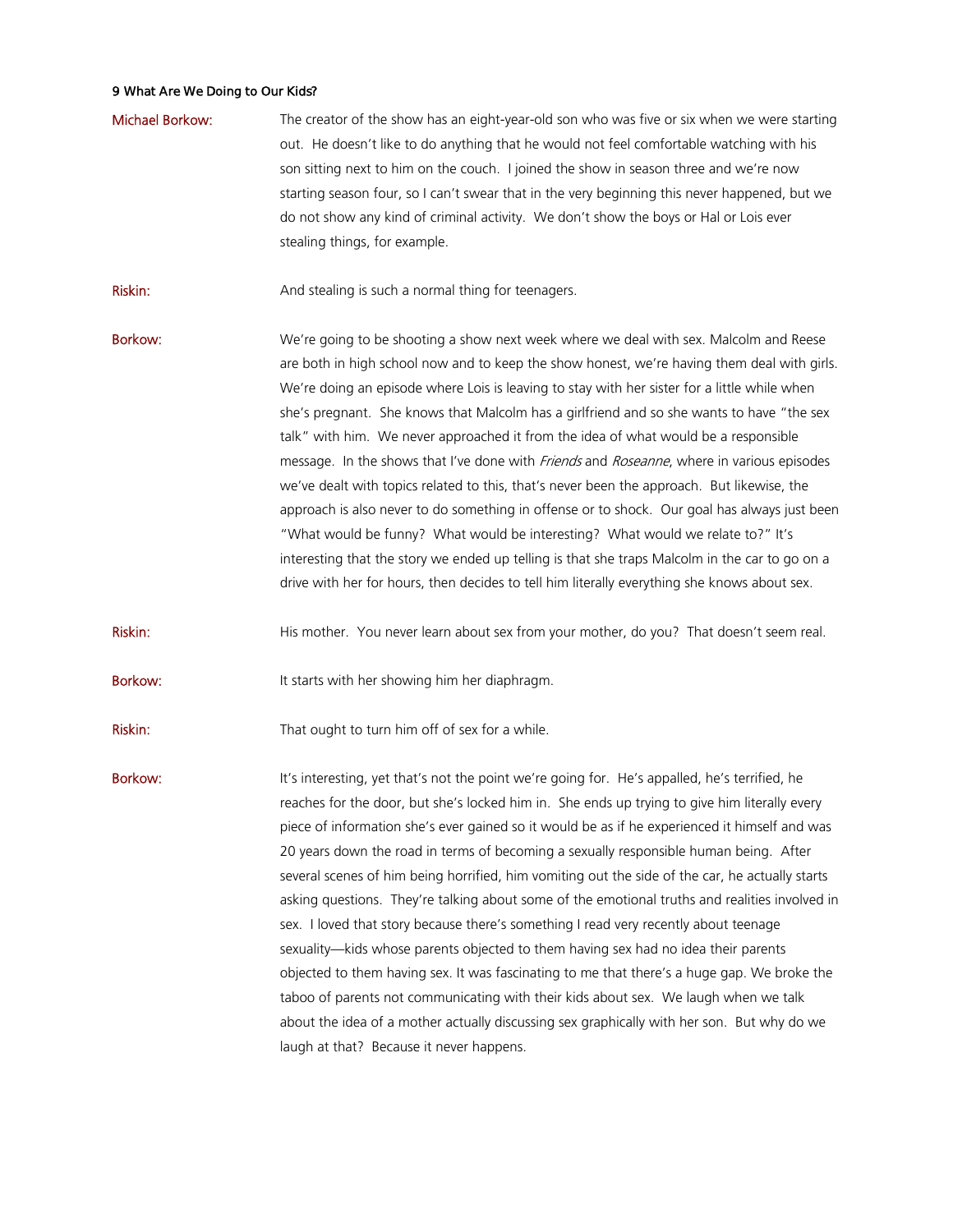| Riskin:             | Right. I suppose there were a few avant-garde mothers, but they were always kind of weird<br>if they had those kind of graphic conversations. Usually mothers, at least in my generation,<br>talked around it. Do you face any issues of censorship on any of these kinds of issues with<br>the network?                                                                                                                                                                                                                                                                                                                                                                                                                                                                                                                                                                                                                                                                                                                                                                                                                                                                                                                                                                                                                                                                                                                            |
|---------------------|-------------------------------------------------------------------------------------------------------------------------------------------------------------------------------------------------------------------------------------------------------------------------------------------------------------------------------------------------------------------------------------------------------------------------------------------------------------------------------------------------------------------------------------------------------------------------------------------------------------------------------------------------------------------------------------------------------------------------------------------------------------------------------------------------------------------------------------------------------------------------------------------------------------------------------------------------------------------------------------------------------------------------------------------------------------------------------------------------------------------------------------------------------------------------------------------------------------------------------------------------------------------------------------------------------------------------------------------------------------------------------------------------------------------------------------|
| <b>Borkow:</b>      | I'm going to have "the conversation" with them tomorrow, so I'll find out.                                                                                                                                                                                                                                                                                                                                                                                                                                                                                                                                                                                                                                                                                                                                                                                                                                                                                                                                                                                                                                                                                                                                                                                                                                                                                                                                                          |
| Riskin:             | Could you email all of us so we know how it turns out?                                                                                                                                                                                                                                                                                                                                                                                                                                                                                                                                                                                                                                                                                                                                                                                                                                                                                                                                                                                                                                                                                                                                                                                                                                                                                                                                                                              |
| <b>Borkow:</b>      | You can find out when you watch the show. We keep in mind the eight-year-old on the<br>couch, so we are rarely doing things that the network would really object to.                                                                                                                                                                                                                                                                                                                                                                                                                                                                                                                                                                                                                                                                                                                                                                                                                                                                                                                                                                                                                                                                                                                                                                                                                                                                |
| Riskin:             | Either that or the person who created the show has a very sophisticated eight-year-old child.<br>Lizzy, you've done two movies that I know of, Blue Crush and Crazy/ Beautiful, for teenagers.<br>You had very different experiences. Maybe you want to talk about Crazy/Beautiful because in<br>that situation Kirsten Dunst had a problem with drinking and you tackled that full on.<br>Because we have a room full of writers here, would you describe for us how that process<br>went for you?                                                                                                                                                                                                                                                                                                                                                                                                                                                                                                                                                                                                                                                                                                                                                                                                                                                                                                                                 |
| <b>Lizzy Weiss:</b> | Actually, I just did a re-write on it, so I didn't get credit on it.                                                                                                                                                                                                                                                                                                                                                                                                                                                                                                                                                                                                                                                                                                                                                                                                                                                                                                                                                                                                                                                                                                                                                                                                                                                                                                                                                                |
| Riskin:             | But you were part of the process.                                                                                                                                                                                                                                                                                                                                                                                                                                                                                                                                                                                                                                                                                                                                                                                                                                                                                                                                                                                                                                                                                                                                                                                                                                                                                                                                                                                                   |
| Weiss:              | I was part of the process, yes.                                                                                                                                                                                                                                                                                                                                                                                                                                                                                                                                                                                                                                                                                                                                                                                                                                                                                                                                                                                                                                                                                                                                                                                                                                                                                                                                                                                                     |
| Weiss:              | It was a big struggle. The one thing I was going to say before I start—what struck me from<br>hearing everyone speak, is there's something really interesting about fantasy and reality.<br>Crazy/Beautiful was a small movie and I don't know how many of you saw it, but it was very<br>gritty, very realistic. Kirsten Dunst was an alcoholic, she had a very sad family situation, and<br>girls didn't like it. It got really good reviews and adults are always saying, "I loved that<br>movie." What was really interesting was, a lot of the girls said, "I thought she was a slut," or<br>"I didn't like how she asked him to have sex." It was an interracial love story. We tested<br>with a lot of minority audiences and a lot of the minority girls really responded badly to that.<br>They didn't like her dressing provocatively, for example. While I was really proud of the<br>reality of this character and how gritty we got—and yes, there were struggles with the studio<br>about showing her drunk and so on. What I think is interesting is Sweet Home Alabama and<br>Princess Diaries came out and did a lot better than we did. I have not seen either of those<br>movies, and they're probably wonderful movies, but they're sanitized and glamorous in a<br>way. In a way what's interesting is if you look at the box office, girls want fantasy. There's<br>something sort of interesting about that. |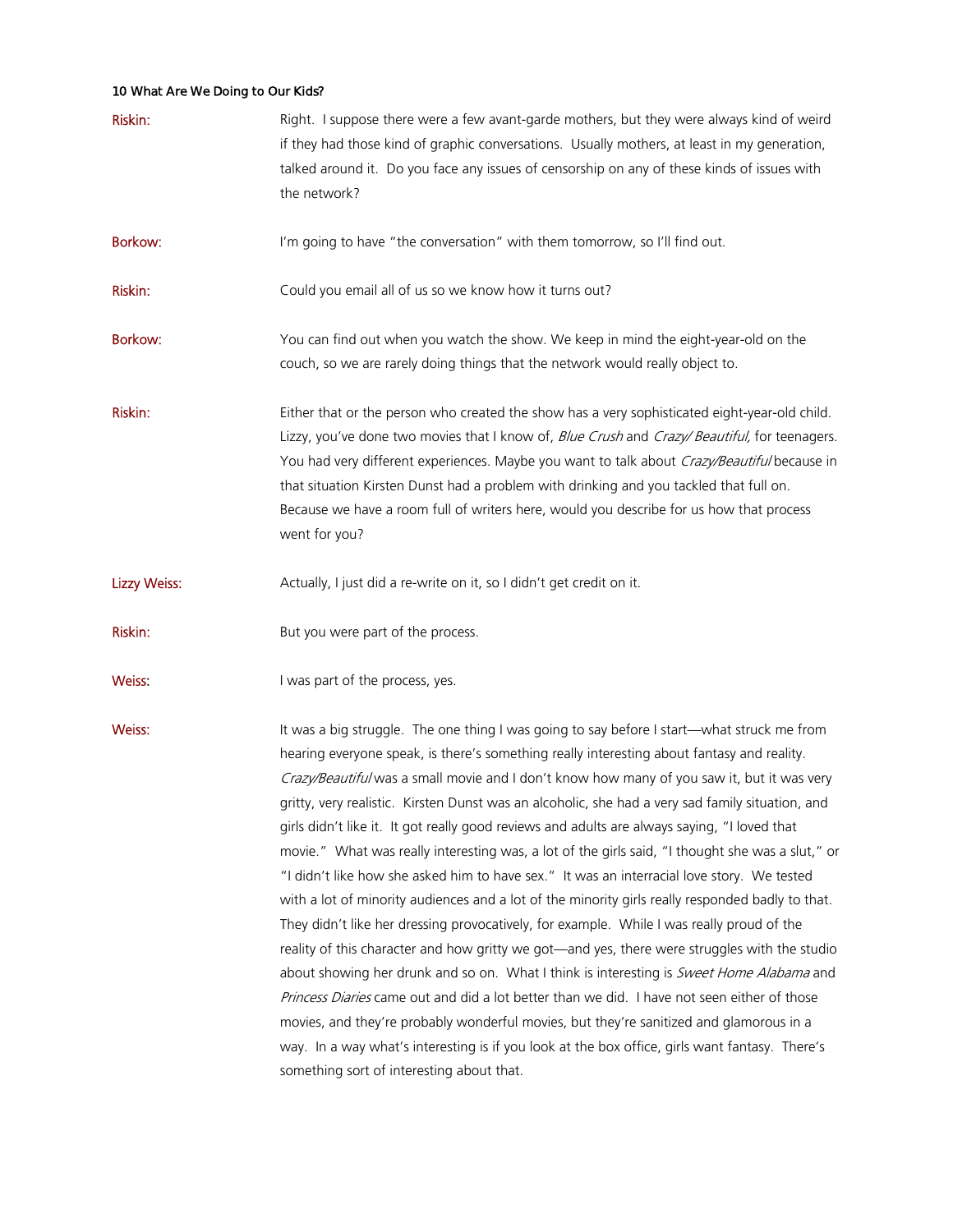| Riskin: | What do you make of that?                                                                                                                                                                                                                                                                                                                                                                                                                                                                                                                                                                                                                                                                                                                                                                                                                                                                                                                  |
|---------|--------------------------------------------------------------------------------------------------------------------------------------------------------------------------------------------------------------------------------------------------------------------------------------------------------------------------------------------------------------------------------------------------------------------------------------------------------------------------------------------------------------------------------------------------------------------------------------------------------------------------------------------------------------------------------------------------------------------------------------------------------------------------------------------------------------------------------------------------------------------------------------------------------------------------------------------|
| Weiss:  | I guess they're like everyone.                                                                                                                                                                                                                                                                                                                                                                                                                                                                                                                                                                                                                                                                                                                                                                                                                                                                                                             |
| Riskin: | Well, that may be true.                                                                                                                                                                                                                                                                                                                                                                                                                                                                                                                                                                                                                                                                                                                                                                                                                                                                                                                    |
| Weiss:  | I don't know. There may be many reasons why Crazy/Beautiful did not do as well as we had<br>hoped. It was very sad and emotional when we dealt with the story's very intense father-<br>daughter relationship and maybe it was just too much for the youth audience. You have a<br>different thing with independent cinema. To an extent I've only worked toward creating the<br>big commercial movies, where the intention is always to get big audiences. Maybe in<br>independent movies you can do more of what you really want to do as a creator.                                                                                                                                                                                                                                                                                                                                                                                     |
| Riskin: | Blue Crush was a very different experience for you because that was clearly designed to                                                                                                                                                                                                                                                                                                                                                                                                                                                                                                                                                                                                                                                                                                                                                                                                                                                    |
| Weiss:  | Be big.                                                                                                                                                                                                                                                                                                                                                                                                                                                                                                                                                                                                                                                                                                                                                                                                                                                                                                                                    |
| Riskin: | Yes, to be big and to also appeal to girl fantasies and heroism. In some ways you tackled the<br>issue of whether girls can conquer obstacles.                                                                                                                                                                                                                                                                                                                                                                                                                                                                                                                                                                                                                                                                                                                                                                                             |
| Weiss:  | There is that general theme of empowerment in it.                                                                                                                                                                                                                                                                                                                                                                                                                                                                                                                                                                                                                                                                                                                                                                                                                                                                                          |
| Riskin: | But you know your leading actress looked perfect.                                                                                                                                                                                                                                                                                                                                                                                                                                                                                                                                                                                                                                                                                                                                                                                                                                                                                          |
| Weiss:  | She did. But in defense—obviously I had nothing to do with casting as a writer—I am proud<br>that I was associated with the movie. I know Kate's skinny-skinny, but she's athletic. The<br>lead roles weren't played by women with Barbie-doll, ridiculous, fake boobs. They were<br>really athletic. There was a big New Times article analyzing the poster—was it feminist or<br>post-feminist? You can take anything and say yes, they're in bathing suits and yes, they're<br>very thin and you could tear it down from that perspective. But it was a movie about girl<br>surfers and they wear bikinis—whether or not you're going to cast girls who are bigger, and I<br>would love it if they would cast girls who are bigger. You talked about the issue of girl<br>audiences and how all the girls on TV are so thin. That's an upsetting trend and issue, but<br>that's not a writer issue, although it's definitely a concern. |
| Riskin: | Well, I just want you to know that I have several good friends who are part of the Feminist<br>Majority who have seen your picture, and they thought it was cool.                                                                                                                                                                                                                                                                                                                                                                                                                                                                                                                                                                                                                                                                                                                                                                          |
| Weiss:  | Oh, good. Thanks.                                                                                                                                                                                                                                                                                                                                                                                                                                                                                                                                                                                                                                                                                                                                                                                                                                                                                                                          |
| Riskin: | That's the major test, because they're a tough crowd.                                                                                                                                                                                                                                                                                                                                                                                                                                                                                                                                                                                                                                                                                                                                                                                                                                                                                      |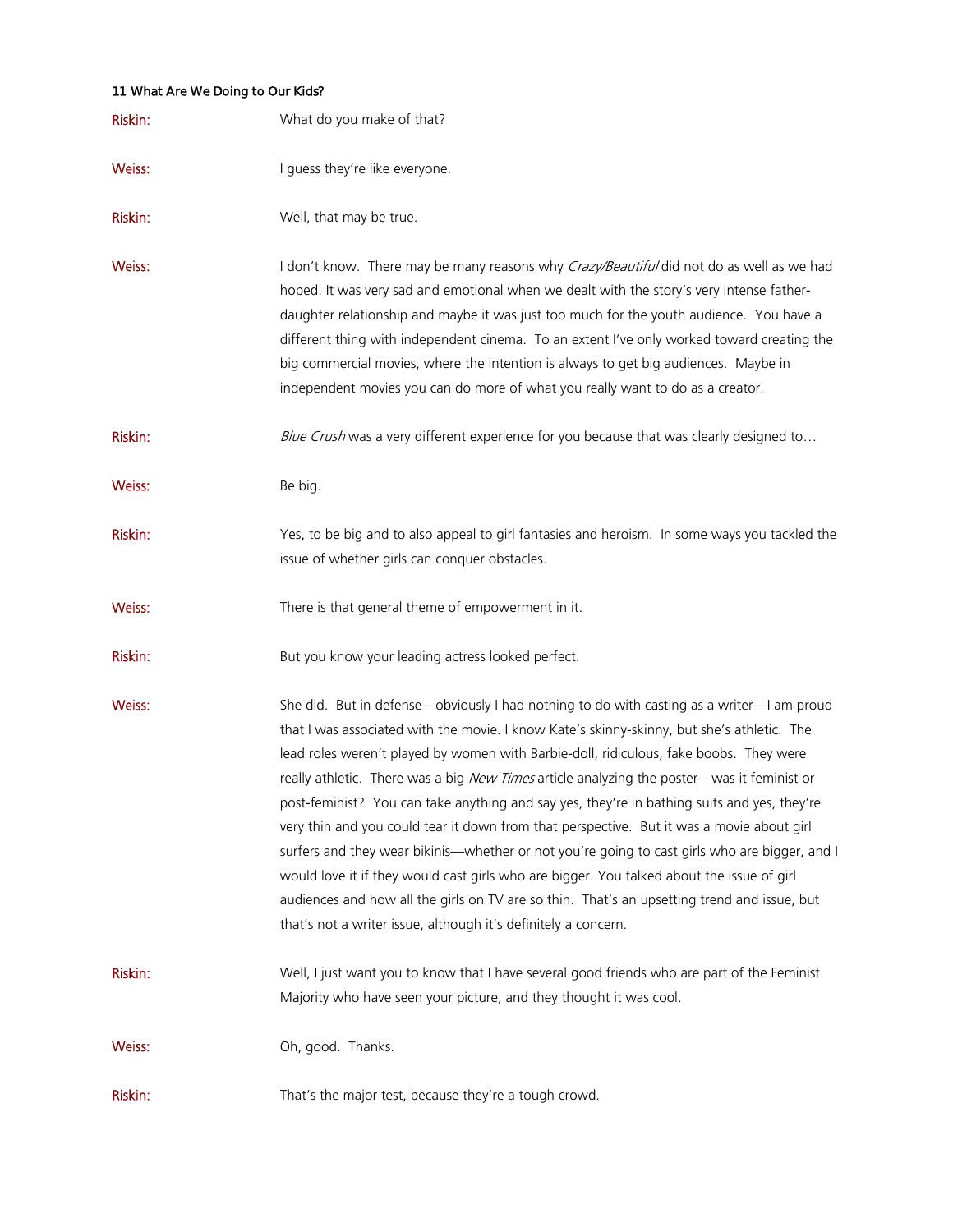| Weiss:          | Do you want to talk about Crazy/Beautiful?                                                                                                                                                                                                                                                                                                                                                                                                                                                                                                                                                                                                                                                                                                                                                                                                                                                                                                                                                    |
|-----------------|-----------------------------------------------------------------------------------------------------------------------------------------------------------------------------------------------------------------------------------------------------------------------------------------------------------------------------------------------------------------------------------------------------------------------------------------------------------------------------------------------------------------------------------------------------------------------------------------------------------------------------------------------------------------------------------------------------------------------------------------------------------------------------------------------------------------------------------------------------------------------------------------------------------------------------------------------------------------------------------------------|
| Riskin:         | Yes, just a little bit, would you?                                                                                                                                                                                                                                                                                                                                                                                                                                                                                                                                                                                                                                                                                                                                                                                                                                                                                                                                                            |
| Weiss:          | Right away, we were told, "This is PG-13, you're going to have to make changes." We<br>definitely showed the consequences of the lead's behavior. Certainly there is at least one<br>sequence of her and her best friend drinking and driving and, in a way, it's very fun. Maybe<br>someone could say that it's glamorizing recklessness. But the lead is ridiculous. She acts<br>ridiculous. She comes on to the guy. He's embarrassed. The next day she apologizes for her<br>behavior. She looks horrible. We show her really hung-over. So I think we effectively<br>showed consequences of alcoholism. The cuts they made were odd—there was a scene of<br>her drinking out of a brown paper bag and they cut that because they didn't want to show<br>drinking and driving. It just felt so weird that, here they are acting ridiculous and I guess the<br>audience would assume they're drunk, but they wouldn't know they're drunk. So I felt we<br>needed to at least make it real. |
| Riskin:         | Well, in a curious kind of way, it sounds like it was a very good movie in that adults related to<br>it better, but that the teenagers were not comfortable with the extreme behavior and the<br>unappealing behavior. In some ways maybe that's a good sign.                                                                                                                                                                                                                                                                                                                                                                                                                                                                                                                                                                                                                                                                                                                                 |
| Weiss:          | Do we have a responsibility to not deliver a fantasy to girls? I haven't seen Sweet Home<br>Alabama but I've read that she's picking between two perfect guys-is that realistic?                                                                                                                                                                                                                                                                                                                                                                                                                                                                                                                                                                                                                                                                                                                                                                                                              |
| Riskin:         | As a writer you have to struggle with those issues. Do you want to have a big hit movie, or<br>do you want to tell life the way it really is? Doug, Boston Public strikes me as a show that<br>really tries to show what life is like in school in a gritty sort of way. There's a realistic feeling<br>to it. Are there any issues you face that you felt you couldn't write about on the show or<br>were just going too far?                                                                                                                                                                                                                                                                                                                                                                                                                                                                                                                                                                |
| Doug Steinberg: | No, actually what we're discussing here is our meat and potatoes. We look for issues<br>constantly. When teachers come upon a problem and begin looking at it, the more they<br>investigate it, the more sides appear. And then, like King Solomon, they have to make a<br>difficult decision whether to cut the baby in half or find the right mother. I use that example<br>because I think it's one of the great legal cases. But it's a difficult decision to make. So what<br>happens is we investigate different issues that present themselves to children today, use the<br>teacher as kind of a therapist and then try to find out the best solutions. Sometimes the<br>solutions are tragic. Sometimes there's a positive outcome. Sometimes it's just according to<br>my personal prejudice and agenda-no, I'm just kidding.                                                                                                                                                       |
| Riskin:         | Can you give us an example of an episode you're particularly proud of?                                                                                                                                                                                                                                                                                                                                                                                                                                                                                                                                                                                                                                                                                                                                                                                                                                                                                                                        |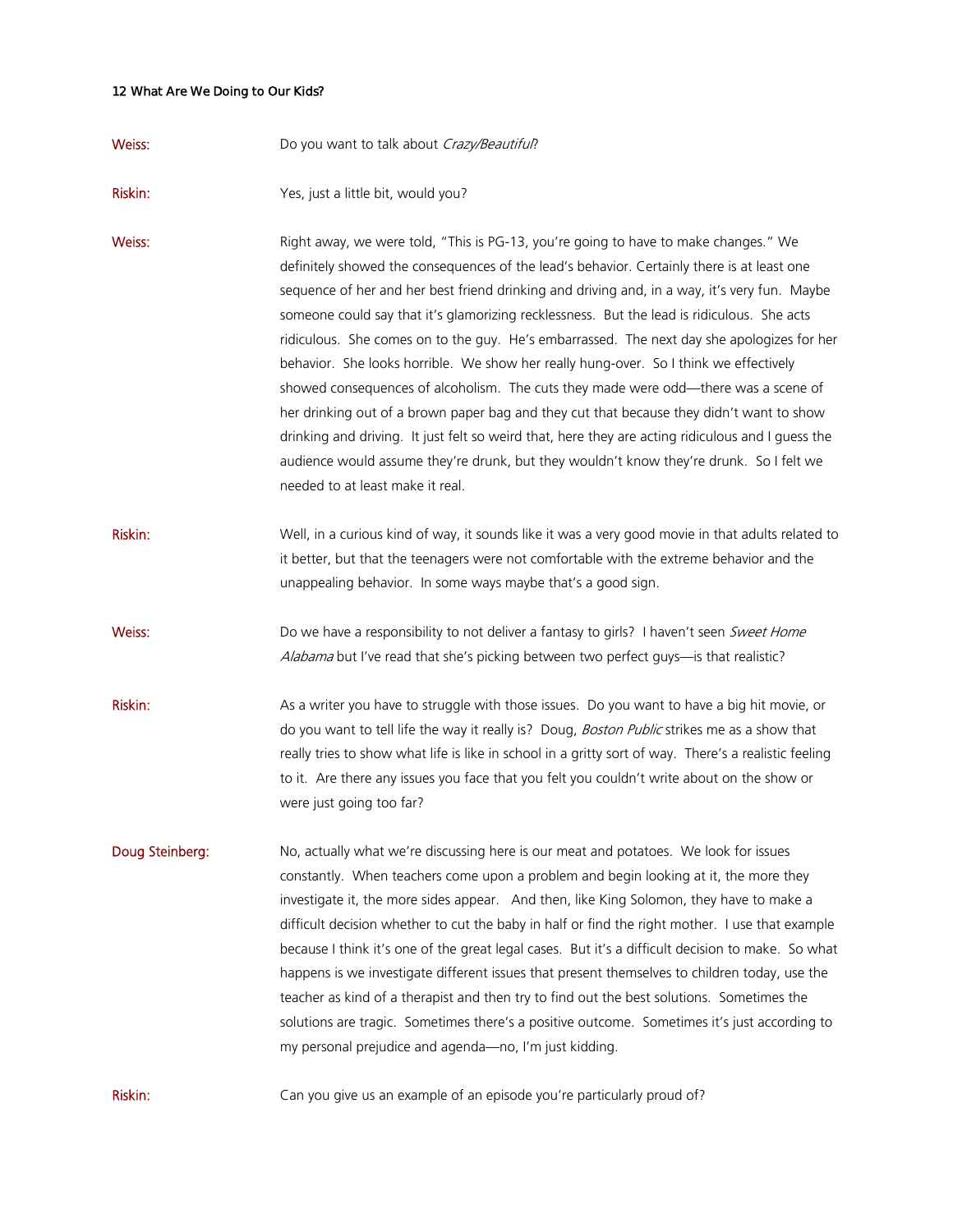Steinberg: I don't know if I'm particularly proud of it, because other people were involved in it.

**Riskin:** You can take credit for it anyway.

Steinberg: My son had a friend who has Attention Deficit Disorder, and this is an incredible kid. If you went camping, before you even got out of the car, his head would be bleeding. But this kid was an amazing composer. In fact, he won awards. So we used that as the genesis for a story where we dealt with a kid who has Attention Deficit Disorder and was disruptive in the class. But, they found out that he had used Ritalin before and it dulls him. When he uses Ritalin he can't compose, and yet when he doesn't use it, he's disruptive. So they make the difficult decision to use the Ritalin. Now, the thing that's interesting about that story is it's one of those difficult decisions to make. What are you going to do? The teacher is sad that they limited this kid's creative abilities. The thing is this is the exception to the rule. Ritalin is a fantastic drug and it's done wonders for tens, if not hundreds of thousands of kids. Now the buzz in the press was that Ritalin is bad for kids. That happens on many occasions. But in many more occasions, I think it's done wonderful things. That was the research we found. But look at the story we told—the story made it a difficult decision for the teacher. So that works for us dramatically and it was entertaining, as opposed to he took Ritalin and he's better off and everything's groovy.

Riskin: That's great to be able to deal with both sides of an issue. Michael, I know on The Guardian you don't like to tidy things up and have little nice happy endings to things. That's one of your trademarks.

**Michael Perry:** No, we don't. We set up a premise and say this is an intractable situation. Our show is based a lot on shelter hearings. When a child's parents go to jail or if there's an abuse situation, or something like that, the child gets a guardian. In Pennsylvania they have a shelter hearing to determine where they're going to go. A lot of times the situation is permanent and before ever writing an episode I went to Pittsburgh and hung with some of the people who do this. I interviewed judges and talked to child advocates. I sat in on court cases. What I learned was very interesting. On television what usually happens is you set up a situation. Say it's a very difficult situation and people are doing bad things. By the end of the episode everybody has learned the right thing to do and the adults behave. And the child doesn't have to grow and learn about a difficult situation. In real life, the parents are going to keep on doing crack cocaine, or they're going to keep on abusing them. A sort of heroic journey consists of the small decisions that a child has to make to accommodate himself in his new circumstances. So we'll chart that story. A lot of times people are surprised. They figure that we're going to have everything tied up neatly. We did one where a kid was in a wheelchair, his mom was going to jail, and the foster care possibilities were very limited. He was a bright kid, and he was going to have to go to a place where he would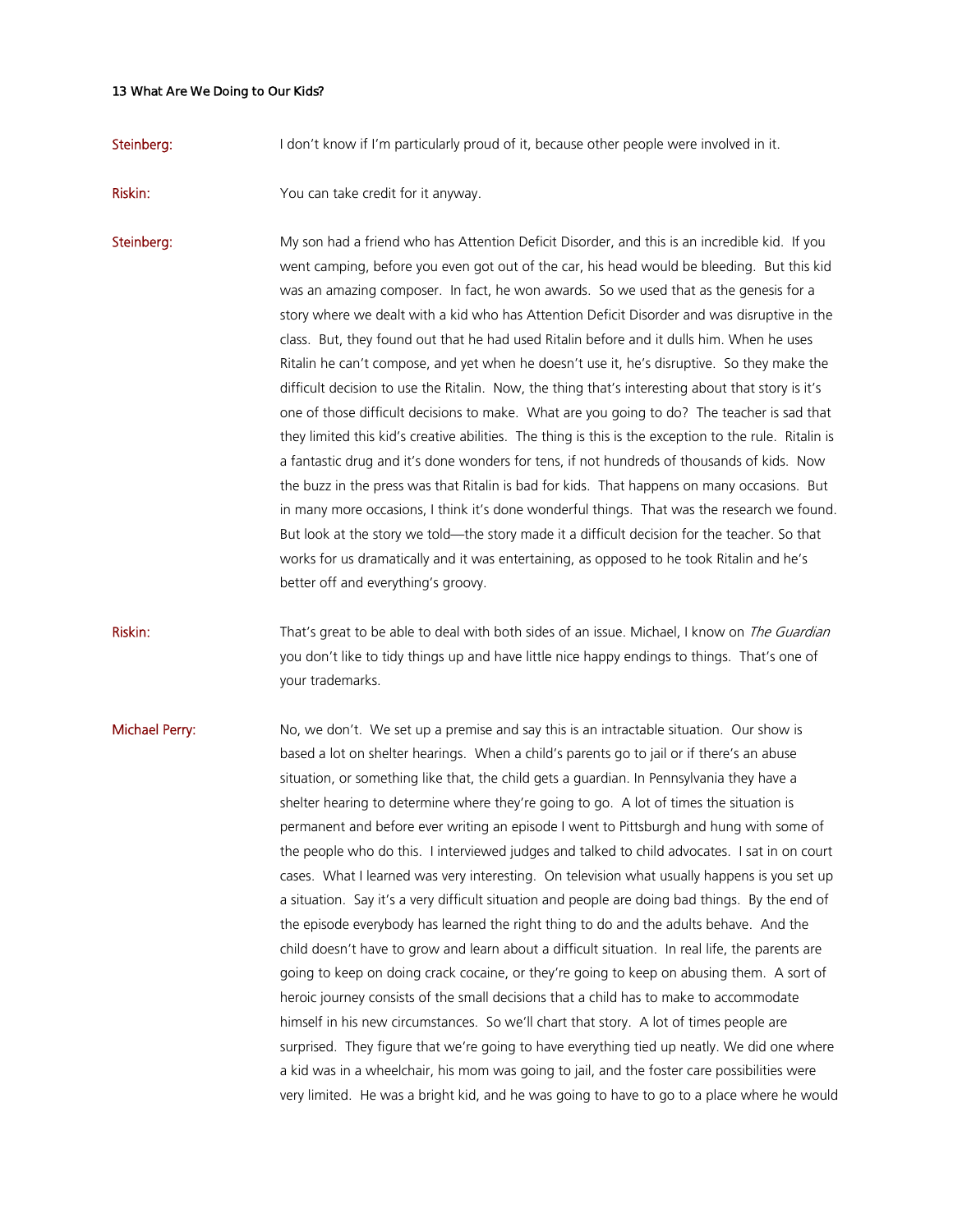|         | be largely surrounded by kids who were severely disabled. We played out all the possibilities.<br>The plot of that one was him getting used to the fact that that was the best choice he had.<br>It was very tough and it always strikes people at the end of that episode. They ask, "Well<br>why didn't you put them in with the nice rich family?" or whatever other possibilities were<br>allowed. When I was writing that one, we were discussing it. We called judges and we<br>called child advocates and we asked, "Where would this kid really be put?" They said, "He'd<br>have to be put in a place where they could accommodate his disability, even if that was not<br>his ideal choice." That one is particularly moving to watch because you know it's true. The<br>bad thing we could have done was to have a last-minute save, which a lot of times, when I<br>was growing up watching television, was how stories would end—everything would be fixed.<br>But in real life problems are chronic. The growth has to come within the character who is<br>going to endure the problem.                                                                         |
|---------|-------------------------------------------------------------------------------------------------------------------------------------------------------------------------------------------------------------------------------------------------------------------------------------------------------------------------------------------------------------------------------------------------------------------------------------------------------------------------------------------------------------------------------------------------------------------------------------------------------------------------------------------------------------------------------------------------------------------------------------------------------------------------------------------------------------------------------------------------------------------------------------------------------------------------------------------------------------------------------------------------------------------------------------------------------------------------------------------------------------------------------------------------------------------------------|
| Riskin: | In a way, you're saying what Al Jean said earlier-you're not writing down to the kids.<br>You're not writing down to the audience.                                                                                                                                                                                                                                                                                                                                                                                                                                                                                                                                                                                                                                                                                                                                                                                                                                                                                                                                                                                                                                            |
| Perry:  | No.                                                                                                                                                                                                                                                                                                                                                                                                                                                                                                                                                                                                                                                                                                                                                                                                                                                                                                                                                                                                                                                                                                                                                                           |
| Riskin: | You're not saying that everything gets tied up into a nice little package at the end of the day<br>because that isn't how life is. I think that's comforting, actually. I don't know what feedback<br>you get from your viewers.                                                                                                                                                                                                                                                                                                                                                                                                                                                                                                                                                                                                                                                                                                                                                                                                                                                                                                                                              |
| Perry:  | The show has taken a lot of risks. The network has been very accommodating. It makes it a<br>satisfying show to write because it plays out at the end and you don't get that, "Oh it's<br>bogus," like you so often fear. We're allowed to play out our hand. I actually get involved in<br>casting. In our show, early on, our casting director was bringing us the usual, really good-<br>looking, charming child actors who had poise and were well-spoken. We always say that will<br>serve you well in life, but not on our show. All those really good looking kids are at the big<br>agencies, but then there's a bunch of little acting agencies out in the Valley with kids who<br>don't get that much work. We always tell our casting director, "Okay you're going to have<br>to go to the Valley." We get every kind of unusual kid and it gives it a certain kind of<br>realism. It's a matter of taste. We're not doing it to promote any social message. It's just<br>that, when I was growing up, everybody on TV looked like little junior athletes out in<br>California and not like any of my friends. We want to make our characters look like real kids. |
| Riskin: | I think if I have any fear about television, it's that it's becoming homogenized so that every<br>show looks alike and I have some examples of that, that don't pertain to anybody here<br>tonight. Being able to find your own creative voice and do things in an unusual way is what<br>we live for.                                                                                                                                                                                                                                                                                                                                                                                                                                                                                                                                                                                                                                                                                                                                                                                                                                                                        |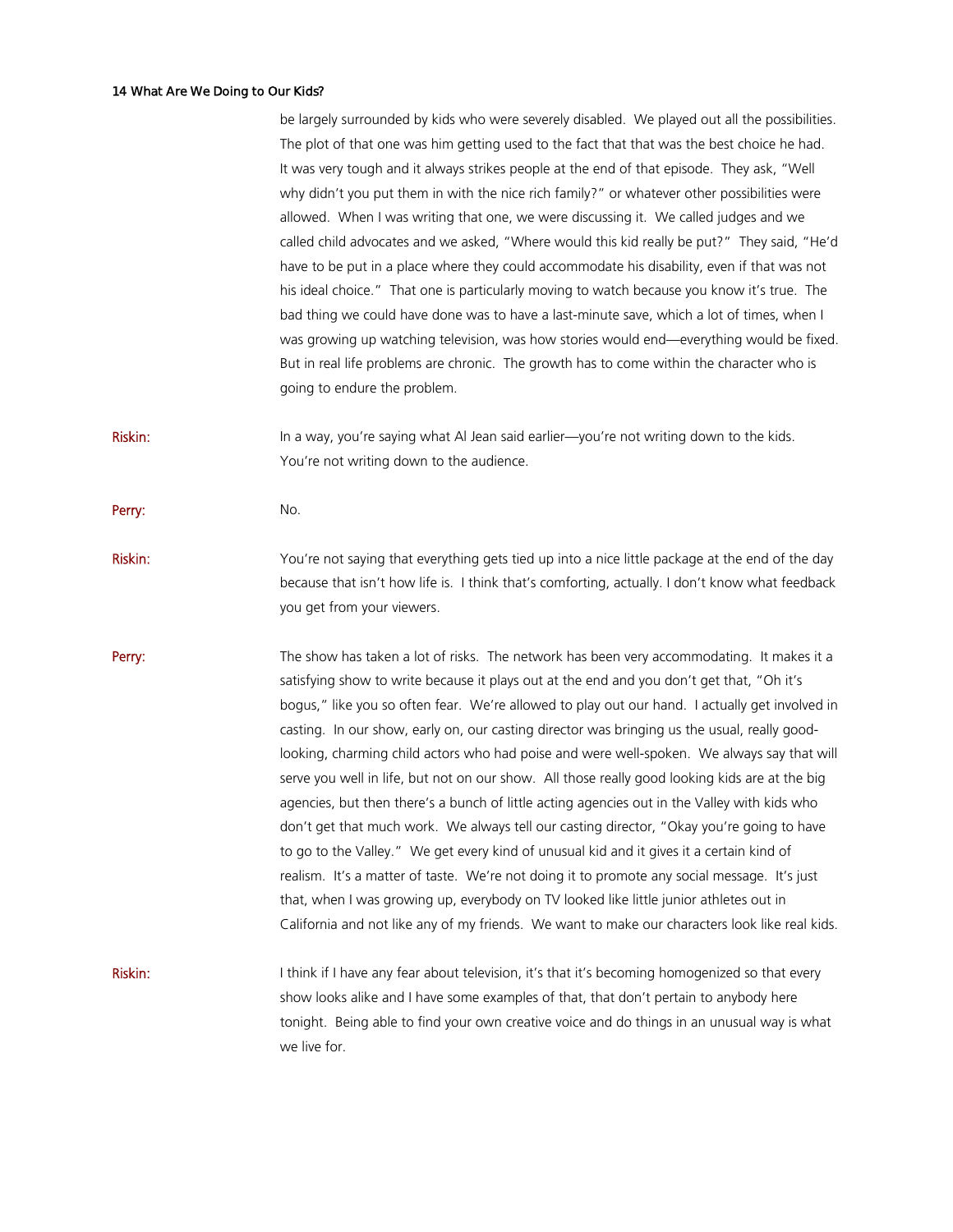- **Perry:** We do strive for a realistic depiction of childhood. However, children are all watching Smallville at nine o'clock. You can present this material, and we take great pride in trying to present it realistically, but our audience skews a little old.
- Riskin: I don't think that's a bad thing, necessarily. I want to open this up to the audience. This should be a dialogue. It's time for questions from you.
- Audience Member #1: I just have a comment and this is my personal observation and personal opinion. I think people who work in television comedy and episodic dramatic television are very responsible in the job that they've been doing. I think when we have this kind of dialogue, we really need to look at soap operas. We need to look at commercials. We need to look at music videos. You need to look at porno sites on the Internet. All of these impact our children and inform their behavior in many instances. So I don't think we can isolate television in the context of looking at media and its impact.
- Riskin: I think your point is well taken. You don't want to just look at one slice of media and how kids are being impacted. Actually, the billboards I see driving on the street are probably the scariest stuff. Any other questions?
- Audience Member #2: In our family we had a big discussion—my kids were 15 and 17 last year—about watching American Pie and I said they can handle that. I'll watch it with them. After this prolonged debate, the kids said that's great. So we watched it and it actually provoked probably the best conversation I've had with my kids than any previous attempt with a more academic approach. However, the next night I was walking through the room where one of my kids was looking at MTV. To me, it's amazing what they see just as they are channel flipping on MTV in terms of pornography, in terms of objectification of women and a lot of other attitudes that we don't agree with. They're going to see that more in 30 seconds of commercials and on MTV than they are in two hours of a good, responsible film. My kids saw *Blue Crush* and they enjoyed that as well.
- Audience Member #3: That says a lot about us as adults. What are we doing to our children? I don't have children of my own. I have 14 nieces and nephews and I try to stay on top of what they look at and what interests them. My sister told me that my nephew loved to look at  $Oz$ . He's 16. I made a point to look at  $Oz$ . I hate it. I hate it. I haven't got to the point where I can have the discussion with him to find out what it is about that show that appeals to him, but I think that's where it begins. You have to be concerned. You have to say that this kid is somebody that I love. He's being influenced by something on television, I need to know what that's about. You have to take a vested interest.

Riskin: Right. Parents have to be engaged.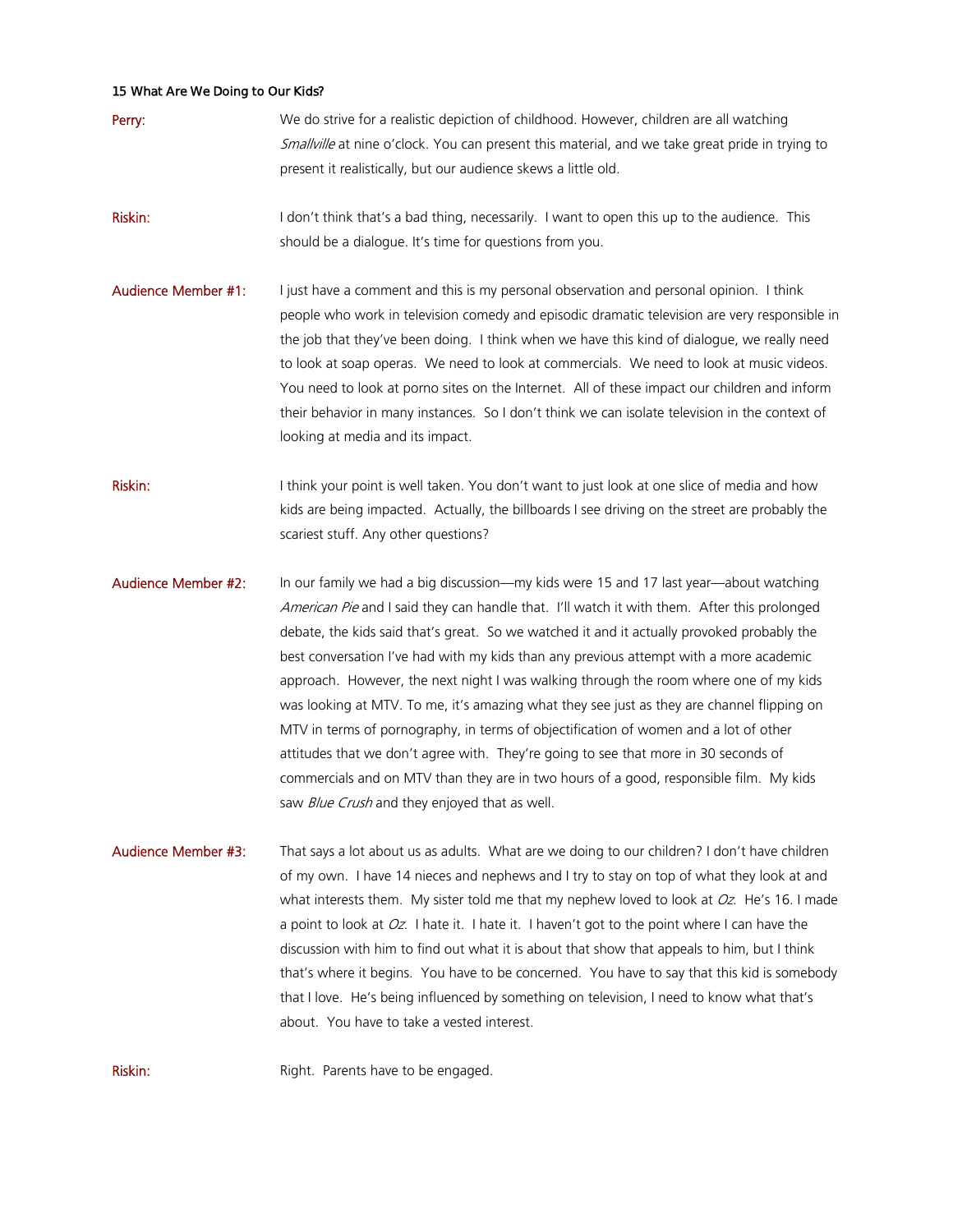Audience Member #3: Parents, godparents, aunts, uncles. Be an adult.

Riskin: I don't mean to put you on the spot Marty, but I know you watch *South Park* with your kids, which makes you a very cool Dad, no doubt about it. You enjoy the show with them, but you're part of the process with them. You're part of the experience. You're not a parent who's outside.

Kaplan: That's right. It is later than you would want a nine-year-old to stay up, but I do let him watch it, and we do watch it together, which makes it different from his sneaking to the other room to watch it. For him, it's like an extension of *The Simpsons*, which he's also addicted to and has probably seen every single episode of. In some ways, between *The Simpsons* and South Park, he has absorbed the post-modern culture of knowingness and irreverence, so that if I want to know the state of the art in the "whatever" attitude, I can learn it from him, which comes from those shows. On the other hand, I find in those shows, and we find together, some of the most searing and trenchant and appropriate political criticism currently going on. Within weeks of the terrible disasters of 9/11 and Afghanistan, there was an animated episode on the air of *South Park*, which is a miracle just in terms of production, that dealt with a lot of the taboo issues politically in a way that communicated to him far better than anything else. One other point in terms of what kids watch: My kids, who are now 12 and nine, made me answer a question based on watching the news, which I was not expecting to have to answer. Before they asked me the question, "What is sex?" they asked me, "What is oral sex?" They got that simply by watching the news along with me.

# Audience Member #4: This is a question not necessarily for the shows that you're on now, but many of you have a legacy of working on other shows. How much of your stories are based upon feedback that you're getting from the viewer, and also how much is really curtailed by what the network deems acceptable? Today, we're finding that there's been a lot of felonious activity in the private sector because they can still get away with it.

**Perry:** I've worked on a lot of shows that would be considered racy, including the one I'm on now, Neal's show Law & Order: SVU, and a handful of others. If we were grappling with difficult material that was honest and taken from life, usually the network wouldn't get in our way. If we were sensationalizing it or trivializing it just for its own sake, I would expect them to come down on us, but we never tried that. We usually try to do things honestly. I've never really run into much interference, and I've been on some out-there stories.

Riskin: There used to be something called Standards and Practices—it was like the network cop, and I think those cops have disappeared pretty much.

Weiss: Not on MTV.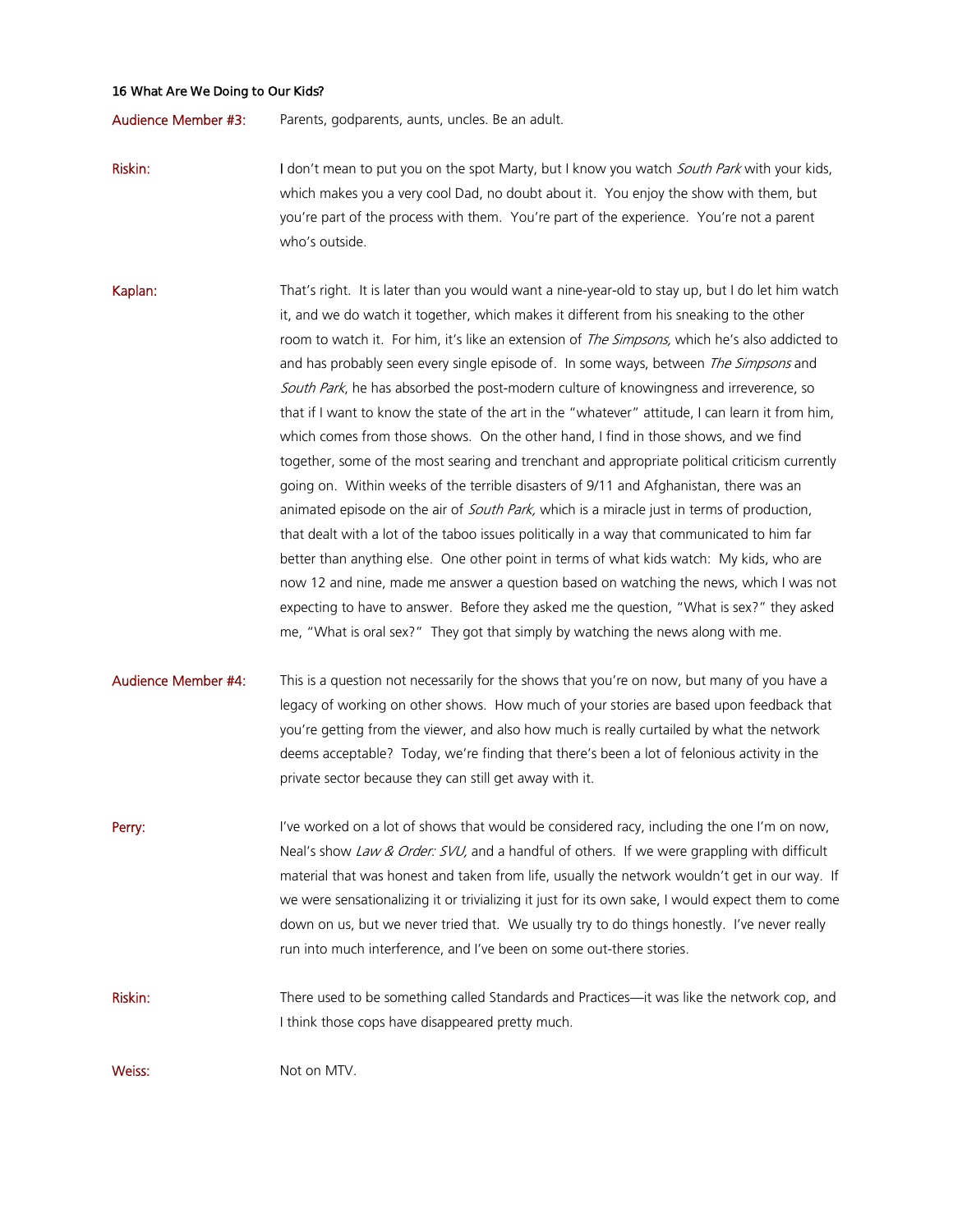| Riskin:    | MTV has Standards and Practices?                                                                                                                                                                                                                                                                                                                                                                                                                                                                                                                                                                                                                                                                                                                                                                                                                                                                                                                               |
|------------|----------------------------------------------------------------------------------------------------------------------------------------------------------------------------------------------------------------------------------------------------------------------------------------------------------------------------------------------------------------------------------------------------------------------------------------------------------------------------------------------------------------------------------------------------------------------------------------------------------------------------------------------------------------------------------------------------------------------------------------------------------------------------------------------------------------------------------------------------------------------------------------------------------------------------------------------------------------|
| Weiss:     | Oh yes. I worked on a show there.                                                                                                                                                                                                                                                                                                                                                                                                                                                                                                                                                                                                                                                                                                                                                                                                                                                                                                                              |
| Riskin:    | I'll be darned. What are the standards?                                                                                                                                                                                                                                                                                                                                                                                                                                                                                                                                                                                                                                                                                                                                                                                                                                                                                                                        |
| Weiss:     | They're very strict, actually. I worked on a show called <i>Undressed</i> , which is a sex show for<br>teenagers at 11 o'clock at night. They're very strict and there's an obsession with condoms.<br>There is all the wet tee-shirt spring break stuff on MTV, but this show always wins awards for<br>presenting things responsibly and having engaged parents.                                                                                                                                                                                                                                                                                                                                                                                                                                                                                                                                                                                             |
| Riskin:    | Al, what about you? Have you ever been censored?                                                                                                                                                                                                                                                                                                                                                                                                                                                                                                                                                                                                                                                                                                                                                                                                                                                                                                               |
| Jean:      | Yes, we have to deal with Fox Standards, which I know is an oxymoron. What's weird is that<br>the show's been on so long. I can remember at the beginning we wanted to have Bart and<br>Lisa singing the theme from <i>Shaft</i> and they really didn't want to let them say, "Bad mother,"<br>and they had to show footage of Isaac Hayes singing it on the Academy Awards on ABC in<br>order to let them clear it for us. It was a really big fight the first time they said the word<br>"ass" on the show. Now it's some years later, and we actually get notes sometimes saying to<br>"Fox" it up—put some more "ass" in the show. Last year we did a show where Homer was<br>addicted to medicinal marijuana, which he took because he'd been attacked by crows. They<br>didn't want to show him actually smoking a joint. It wound up that we didn't actually show<br>what you do to get high. He had it in his hands, but he didn't put it to his lips. |
| Riskin:    | "I never inhaled." A little bit like our former President.                                                                                                                                                                                                                                                                                                                                                                                                                                                                                                                                                                                                                                                                                                                                                                                                                                                                                                     |
| Steinberg: | We also are a Fox show and I think we're protected by David Kelley, because he's sort of the<br>grand poobah and if he thinks something's fine, then the network people think it's fine.<br>We've never been interfered with at all. I've never seen such a lack of interest. I mean we've<br>had blow jobs on the show. We've had somebody calling somebody a dick. We did a whole<br>show on the "N" word. It's just astounding because other networks would get right in<br>there. It's because he's such a success.                                                                                                                                                                                                                                                                                                                                                                                                                                        |
| Riskin:    | They don't want to mess with him. They don't want to get that phone call from an unhappy<br>David Kelley.                                                                                                                                                                                                                                                                                                                                                                                                                                                                                                                                                                                                                                                                                                                                                                                                                                                      |
| Perry:     | When I was at Fox on <i>Millennium</i> for two years, we had this guy Maurie Goodman in<br>Standards and Practices who loved playing poker. You could show him a cut and he'd say,<br>"Take that out, take that out, take that out." And then you'd call him back a week later and<br>show him the same thing after getting get him going on a poker story, and he'd say, "Oh,<br>that's much better." That's my experience with the Fox people.                                                                                                                                                                                                                                                                                                                                                                                                                                                                                                               |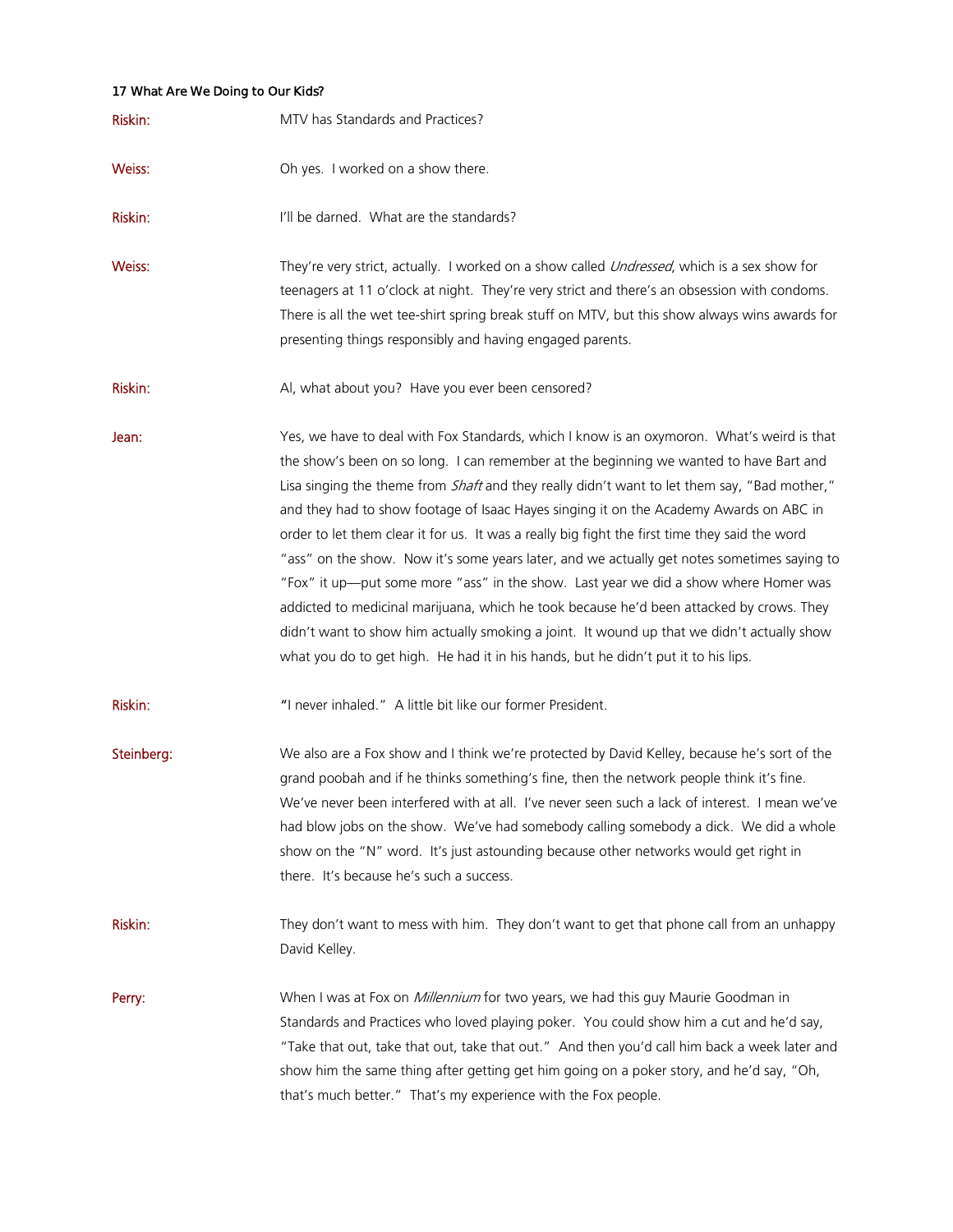### Audience Member #5: I have a question for Sharon. What is viral communication?

Lee: It's a new term and there's kind of a pejorative way, and kind of a frank way, that you can explain it. The way that I think of viral communication is: There is formal communication and informal communication. Formal communication is the media that you know. It's television, it's magazines, it's books. Then there's a whole category of informal communication that used to be just called word-of-mouth and talking to your friends and things that spread socially. Informal, or viral communication, has increased in players and velocity because of the Internet and communication resources that we now have that we haven't had before. So the act of virally spreading—viral meaning it's like a virus so that the way that it spreads is socially and through contact and connectivity with social peers versus a broadcast network. 20 years ago, if I thought a movie was great, I'd have to make 20 phone calls to tell 20 of my friends about how great it was, or how terrible it was. Now with a flip of a switch I can tell 200 of my best friends. Viral communication has increased in volume because it takes passive players and makes them into active players—meaning, before it would take only a certain type of person to pick up the phone and make 20 calls to your friends. Now it's so much easier that you get a lot more people from your Grandma to the nine-year-old kid who has five of his own email accounts to spread that information. It's also enhanced by the speed of the connectivity. So if you add those two things, you get a lot more viral and word-of-mouth communication going on. If you look at it from a marketing perspective, there is an emerging marketing category called viral marketing. It is a marketer's desire to capture the natural progress of word-of-mouth communication and to spread goodwill about their product or information about their product. It's not necessarily a peer sell and companies do it in different ways. Some companies have been doing it forever, it's just a much more sexy topic because of the Internet now. For example, Proctor and Gamble has connections to housewives who are obsessed about fabric softener across the country. Everybody knows that woman who is going to be proselytizing the latest about that particular product. They've had connectivity to those viral connectors for a long time. Now it's sexier because people think I'll go into chat rooms and pretend I'm just a kid, but then I'll be from a company and talk about how great Sony Play Station is.

Audience Member #6: Something I was going to ask the writers on the panel was: How do you do your research, and how has the Internet affected the way you do your research? I'm trying to get at the idea of how our concepts of youth have changed. None of you look like you're under 20. I was wondering, how do you have access to the youth culture?

**Perry:** I have 14 nieces and nephews. I talk to kids a lot. I talk to people who work with kids. We have a child advocate in Pittsburgh who is our consultant. I can talk to him about every situation. We say, "Did you get a case like this?" and he usually says, "Yes, I've got 25." I don't think that teens in particular are that radically different from adults in a crisis situation.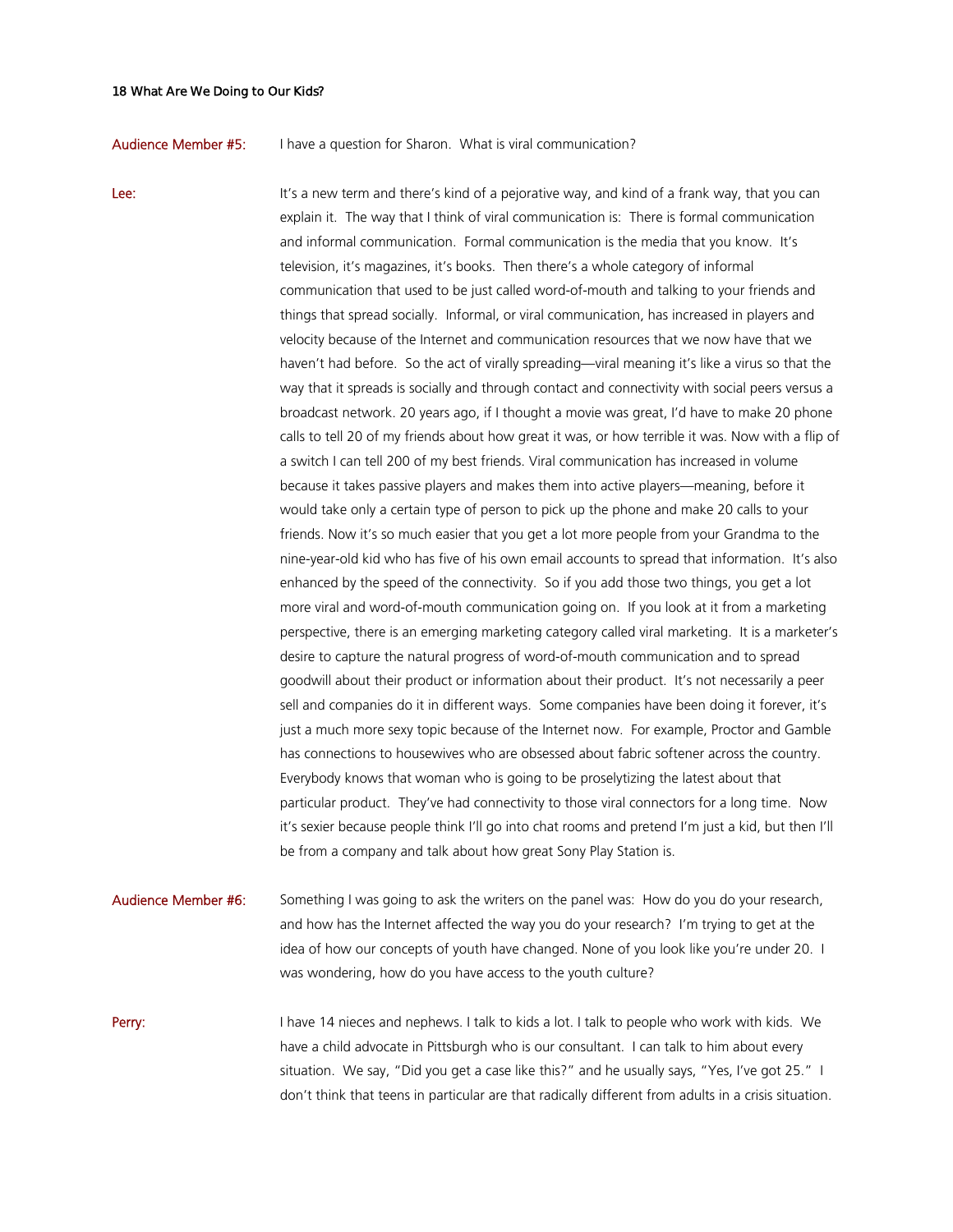We never depict people going out and goofing off and going to a concert because I don't want to watch that. We have them when they're in a terrible, terrible situation where there aren't good options. So you just create characters who are smart or creative in their response.

Audience Member #7: I feel like we're all on the same team in here. I think there are parents out there who would be shocked to hear that someone watches South Park with a nine-year-old, who think that South Park should be unavailable to anyone under 35.

**Riskin:** Probably the middle of the country, you're suggesting?

Audience Member #7: But those are your markets. They are the markets for television to a great degree. They are not here to voice these objections and to become angry and froth at the mouth. I sort of wonder what people's response to them would be. I have a couple of friends that I've been trying to get to watch Malcolm in the Middle for years. They finally did. They hate it. It depicts such a vicious family life. To me, it's a hilarious and real family life. For them, they felt that it was just so unfair that the mother was a monster. Yes, she is, but she's supposed to be. I'd like to hear people respond. You know that you have critics out there and you know there are people who think that those little kids on *The Guardian* are too little to be voicing the lines—as if the dialogue is too sophisticated for children to understand and speak. I'd like to hear what you all would say to the more rabid critics.

Riskin: I'm sure some of you have gotten letters, I would think.

Borkow: I don't know what we've got in terms of mail. We wouldn't be interested from a creative point of view because that's not how we do it. It always interests me when people react to our work. I think their criticisms are valid. I think there are moments when I thought, "I don't like Lois in that moment." Those moments are few and far between, but they do happen. I love *The Osbournes*. I watch that show and I know people think it's the most screwed up family in the world. I watch and think, "If only my family was like that," because there is something attractive about all those families where there's a degree of communication. The parents are present and not just physically present, but emotionally present in their children's lives. In every one of those families, those kids would know exactly what their parents object to, right? I'm guessing that a lot of the parents who object to what they see in those families, have kids who wouldn't know what their parents object to. Could parents who don't hesitate to express any thought or feeling to their kids behave in a better way at times? Absolutely. But to watch *The Osbournes* and think that's a bad example of what a family should be is an opinion I personally disagree with.

Riskin: Let's take one more question and then I think we'll wrap it up. Yes?